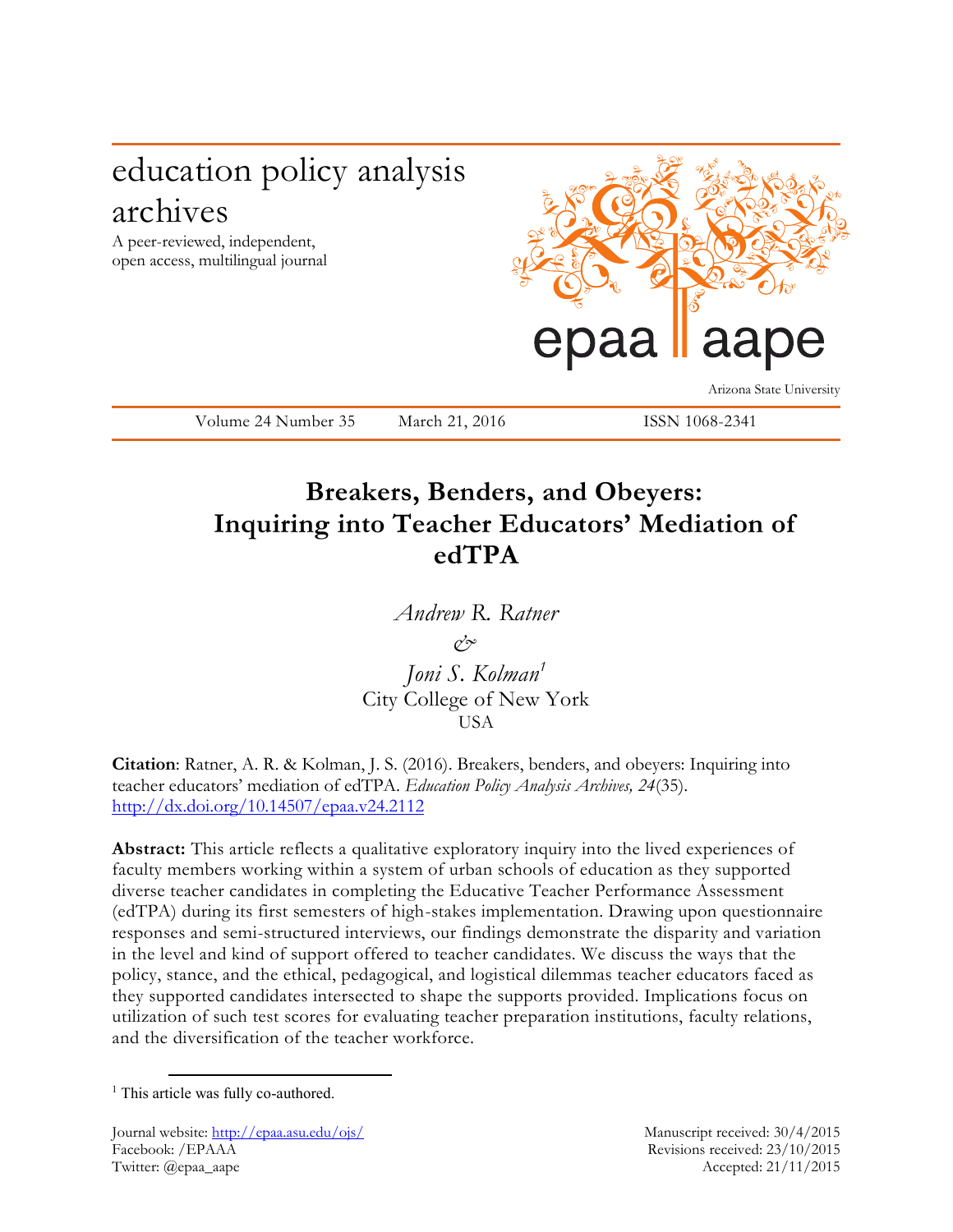**Keywords**: Urban teacher education, educational evaluation/assessment, teacher educators, accountability

## **Rompedores, dobladores y obedientes: Explorando la mediación de edTPA de los formadores de docentes**

**Resumen:** Este artículo refleja una investigación exploratoria cualitativa sobre las experiencias de vida de formadores de docentes trabajando **en** escuelas urbanas mientras apoyaban a candidatos a maestros para completar el programa de Evaluación del Desempeño Educativo (edTPA) durante los primeros semestres de implementación de esta propuesta de consecuencias severas. Nuestros resultados basados en respuestas al cuestionario y entrevistas semiestructuradas, muestran la disparidad y la variación en el nivel y el tipo de apoyo ofrecido a los futuros docentes. Se analizan las formas en que los posicionamientos políticos, éticos, pedagógicos y dilemas logísticos que enfrentaban los formadores de docentes influenciaban como apoyaban a los futuros docentes. Las conclusiones se centran en la utilización de resultados de este tipo de pruebas para la preparación docentes, la evaluación de las instituciones, las relaciones con los formadores docentes y la diversidad entre los docentes.

**Palabras clave**: formación docente urbana; evaluación; evaluación educativa; docentes

### **Quebradores, dobradores e obedientes: Explorando a mediação de edTPA dos formadores de professores**

**Resumo:** Este artigo presenta uma pesquisa exploratória qualitativa sobre as experiências de vida dos formadores de professores que trabalham em escolas urbanas, apoiando futuros docentes no processo de completar a avaliação do programa do Rendimento Escolar (edTPA) durante o primeiro semestre de aplicação da presente proposta com consequências severas. Nossos resultados com base nas respostas ao questionário e entrevistas semiestruturadas mostram a disparidade e variação do nível e tipo de suporte oferecido aos futuros professores. as maneiras pelas quais os formadores docentes enfrentavam os dilemas políticos, éticos, educacionais e logísticos influenciava os apoios oferecidos aos futuros professores. Os resultados focam na utilização dos resultados de tais testes para preparação de professores, avaliação das instituições, as relações com formadores de professores e diversidade entre os professores.

**Palavras-chave:** formação de professores urbana; avaliação; avaliação educacional; professores

## **Introduction**

In recent decades the policy discourse on improving education has focused on teacher quality. The "Highly Qualified Teacher" provision introduced in the federal legislation *No Child Left Behind* (NCLB, 2001), for instance, was designed to raise the floor and consistency of quality across states by requiring all public school teachers to have a bachelor's degree, demonstrate subject matter competence, and obtain state certification. There is large variability across states in terms of the numbers of teachers who met the requirements, particularly in hard-to-staff certification areas, and there is little evidence that the provision did indeed increase the quality of teachers (Boyd, Goldhaber, Lankford, & Wyckoff, 2007).

Moving away from ensuring a basic level of qualifications, the current accountability movement has focused on the measurement of teacher quality at multiple points in an individual's career. *Race to the Top* (2010) has provided incentives to states that utilize value-added measures (VAM)—estimates of the contribution of an individual teacher on student standardized test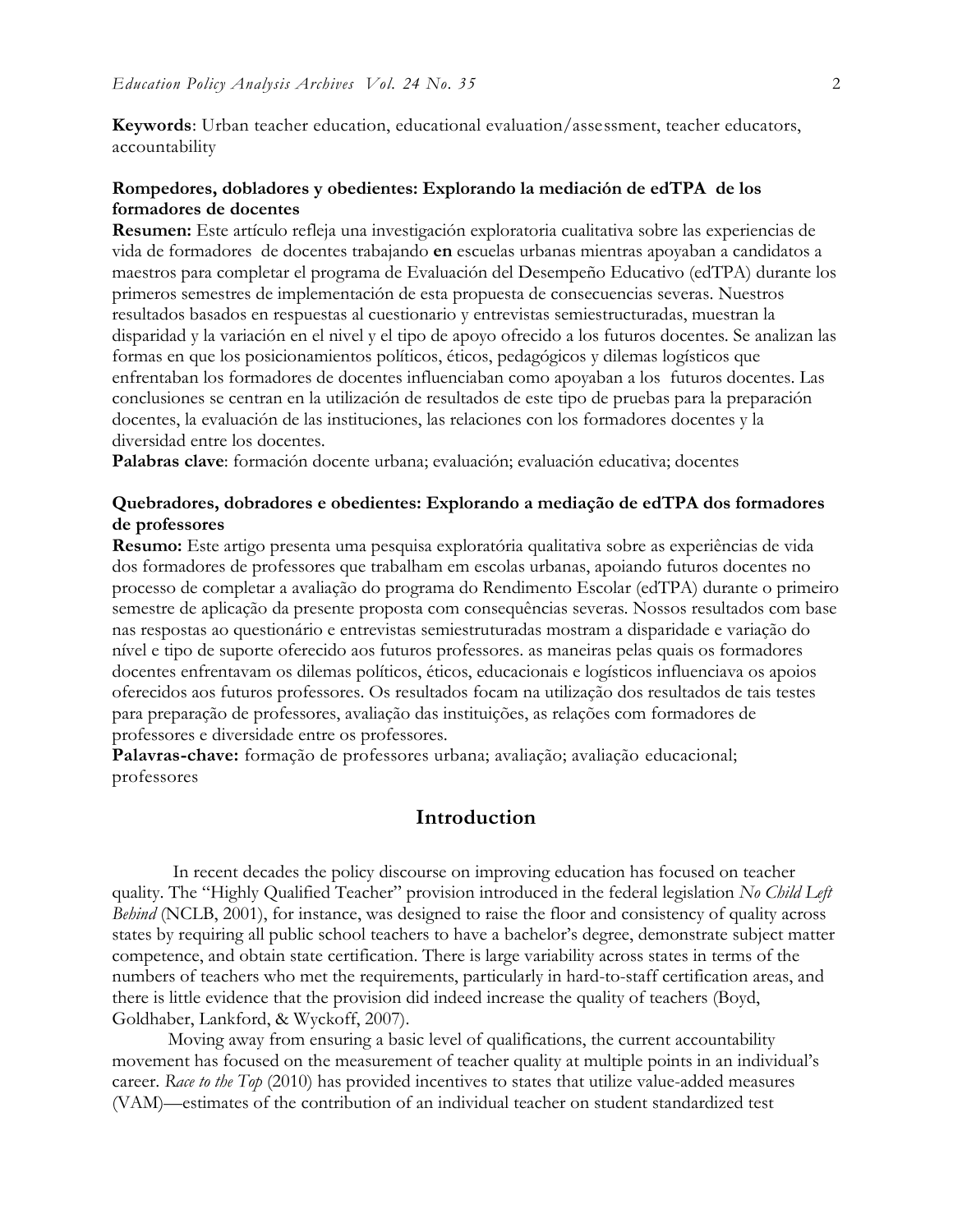scores—as a significant portion of public school teachers' performance evaluations. Indeed, districts are relying heavily on these scores to determine who is a quality teacher and, in some places, to monetarily reward teachers, and/or to support tenure and firing decisions, despite evidence that they are not the most accurate measures (Braun, 2005; Gandle, Noell, & Burns, 2012; Palardy & Rumberger, 2008). In New York State, 40% of teachers' annual performance rating is based on their value-added measurements.

It has been argued that greater attention must be paid to readiness to teach prior to entry to the profession (Cochran-Smith, 2005; Lewis, & Young, 2013; Wiseman, 2012) due to novice teachers disproportionally contributing to the poor achievement of students (Boyd, Grossman, Lankford, Loeb, Wykoff, 2009; Sawchuk, 2010). In response to this concern, states have instituted policies designed to hold teacher education programs accountable for the performance of the students their graduates teach utilizing VAM measures (Floden, 2012; Knight, Edmondson, Lloyd, Arbaugh, Nolan Jr., Whitney, & McDonald, 2012) and changes to certification exams. The report that follows focuses on the impact that these policies, and the subsequent modifications to teacher licensing assessments, are having on faculty members working within one system of urban schools of education.

#### **Certification Exams**

Although there are a variety of pathways that bring teachers to classrooms (e.g., universitybased teacher preparation, Teach for America, Teaching Fellows), teacher certification exams serve as a gateway to becoming a teacher of record. Paper-and-pencil certification tests have been criticized for being weak predictors of candidates' achievement (Wilson, Hallam, Pecheone, & Moss, 2007) and abilities to meet the diverse and complex needs of students (Darling-Hammond & Snyder, 2000; Pecheone & Chung, 2006) in part because they are decontextualized from teaching actual students in authentic classroom settings. These lines of critique, combined with calls for broader assessments of teacher candidate readiness (Mitchell, Robinson, Plake, & Knowles, 2001), have been an impetus for implementing performance-based assessments, like the Educative Teacher Performance Assessment (edTPA), which are designed to assess candidates' teaching knowledge and skills as situated in actual practice.

#### **The Educative Teacher Performance Assessment (edTPA)**

The edTPA is a summative, subject-specific, standardized assessment of teaching completed by teacher candidates during their concluding clinical experiences. Currently, the edTPA is being used to varying degrees in approximately 40 states and the District of Columbia (edTPA, n.d.), with some states offering it as one of several performance assessment options, or having candidates complete only part of it. However, two states—New York, the locale of this study, and Washington— have the successful completion of the edTPA in its entirety as a certification requirement.

For the majority of subject areas, candidates complete three "tasks": (1) planning a "learning segment" of 3-5 lessons of instruction focused on building a singular skill and/or understanding, (2) utilizing these lessons to instruct students, and (3) assessing students' learning from that instruction. For candidates in elementary education, these three tasks are focused on literacy instruction; a fourth task, focusing on assessment and reengagement in mathematics, is also required. Candidates plan, teach, and assess students and write extensive "commentaries," guided by a series of prompts, documenting the rationales for their choices. Pearson Education is in charge of administration and logistics for the edTPA and, at a cost of \$300 for initial submission, candidates submit their completed portfolios for scoring by an outside evaluator.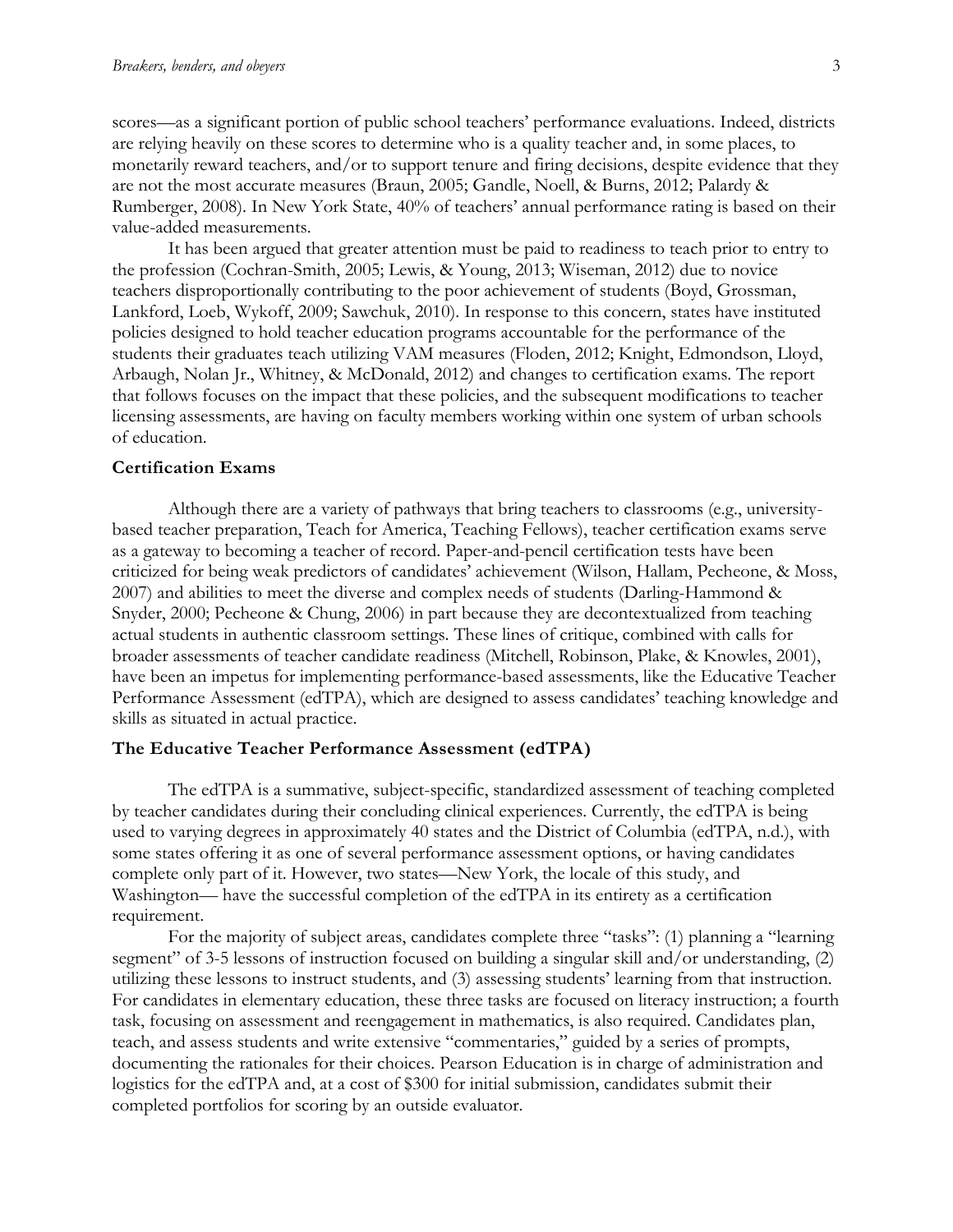There are multiple features of the edTPA that distinguish it from assessments that have traditionally been used for initial teacher certification purposes, the most obvious of these is the requirement that candidates submit videotape footage of themselves instructing events from the learning segment in their student teaching sites. Others are the multiple-page written commentaries on their planning, teaching, and assessment of the learning segment, and the requirement threaded through all edTPA tasks that candidates consider the function of "academic language"<sup>2</sup> in learning and instruction.

The creators of the edTPA characterize it as a summative "capstone" assessment "designed to answer the question, 'Is a new teacher ready for the job?'" They have also emphasized its educative role for both candidates and program faculty, stating in documents that "professional conversations about teaching and learning associated with the outcomes assessed in edTPA are expected and encouraged" and recommending that programs provide formative experiences during coursework and fieldwork that are aligned to the content and format of the assessment.

A distinct feature of the edTPA that has not garnered as much attention is the high level of faculty involvement with candidates; this involvement, presumably guided by a document entitled "Guidelines for Acceptable Candidate Support," not only occurs in preparation for the edTPA but in the process of completing it. For instance, faculty are involved in a wide variety of edTPA-related activities, ranging from integrating edTPA-like assignments into coursework, to supporting candidates in understanding the requirements described in the handbook, to providing guidance on scheduling video recording in classrooms. Through this study and interactions with teacher educators in states that use the edTPA, we have learned that to varying degrees faculty provide support to candidates in the context of edTPA workshops, edTPA "drop in" sessions, student teaching seminars, and office hours advisement, all conducted during the period that candidates are completing the edTPA. There are also schools of education where faculty has expressly chosen to take a "business-as-usual" approach to the edTPA, providing essentially no explicit support to candidates. To our knowledge, the edTPA is the only teacher certification exam that allows non-test takers to be in physical proximity of candidates and interact with candidates *as* they complete the test. We turn our attention to this feature of the edTPA because we believe that a closer inspection of it will provide unique insights into not only the role that faculty play in meeting the stated summative and educative objectives of the edTPA, but also how teacher educators may function when they become direct mediators between a high stakes reform effort and the enactment of the reform in institutions targeted by the state.

The report that follows reflects our inquiry into the lived experiences of faculty members working within a system of urban schools of education as they supported diverse teacher candidates in completing the edTPA. We set out to investigate the ways in which teacher educators brokered the policy through their support of candidates and the factors shaping decisions. So we asked: How do faculty describe their actions related to the edTPA, particularly around alignment with "The Guidelines for Acceptable Candidate Support"?; What dilemmas, if any, do faculty members describe around working with candidates as they complete the edTPA?

As a result of this inquiry, we offer a conceptual model for understanding teacher educators' responses to this large-scale accountability initiatives and document the pervasive tension between states seeking alignment and coherence across institutions and faculty within these institutions working to support diverse candidates in becoming able novice teachers.

 $\overline{a}$ 

<sup>2</sup> Stanford Center for Assessment, Learning and Equity (SCALE) defines academic language as "the language of the discipline that students need; to learn and use to participate and engage in meaningful ways in the content area; the oral and written language used for academic purposes; the means by which students develop and express content understandings (SCALE, n.d.)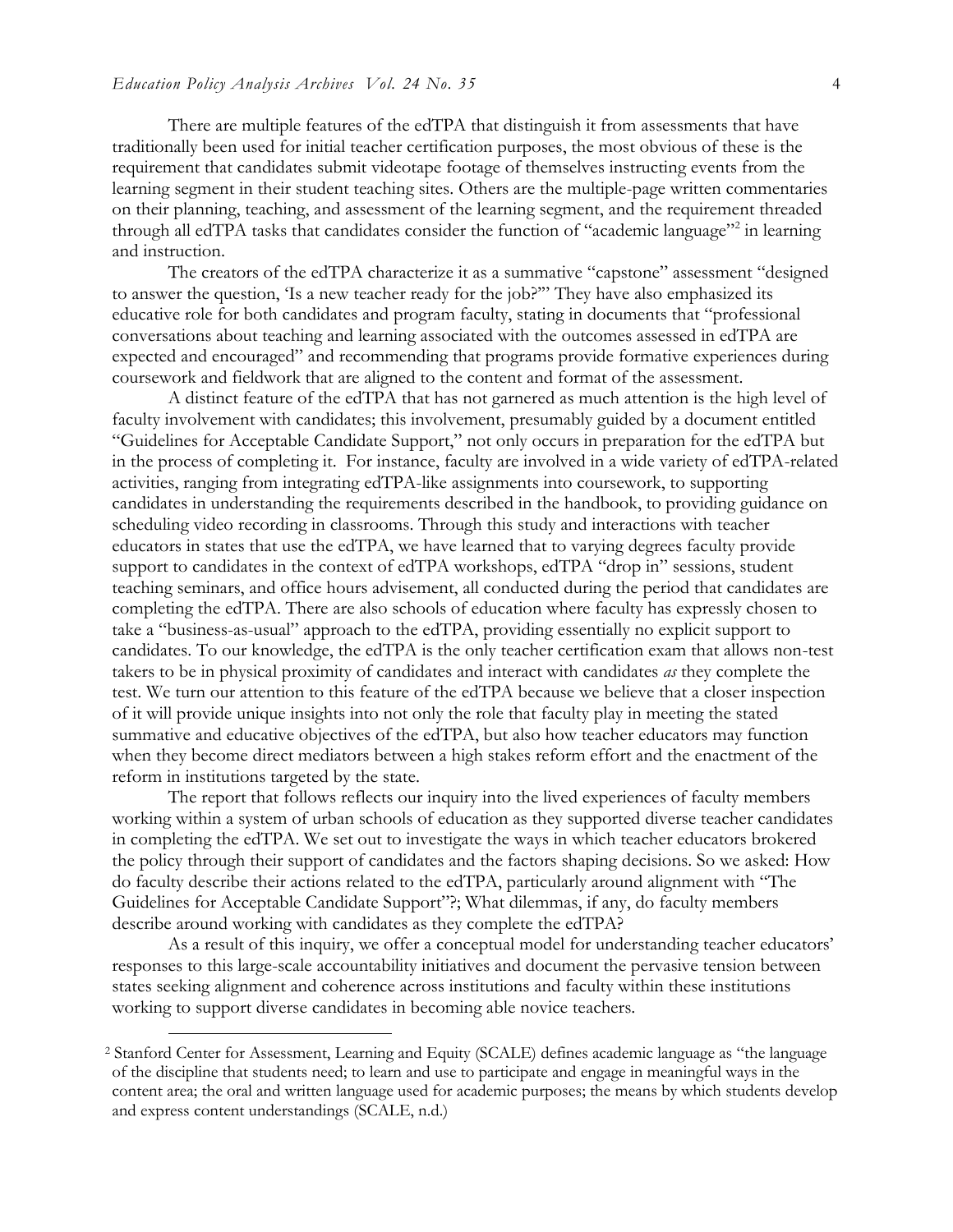## **The Guidelines for Acceptable Support**

The edTPA was designed to not only assess candidates' knowledge and skills in practice, but also to "support state and national program accreditation" (edTPA, n.d.) decisions, making it highstakes for both candidates and schools of education. To ensure the validity of the assessment, the Stanford Center for Assessment, Learning and Equity (SCALE) created guidelines to provide parameters to the support provided by "faculty, supervisors and cooperating teachers" as candidates prepared their edTPA. The edTPA Guidelines for Acceptable Candidate Support (henceforth, Guidelines) is a two-page document, with the first page serving as a kind of rationale for the guidelines, emphasizing the role of teacher-educators in facilitating the "educative" aspect of the edTPA's dual functions of measuring and developing effective teaching practice. The opening lines, for example, highlight the appropriateness of holding "professional conversation around teaching" that help candidates "examine expectations for performance evaluated by edTPA in meaningful ways and discuss how they will demonstrate their performance in relation to those expectations." Page two consists of two bulleted lists, the first of "acceptable forms" of candidate support, and the second of "unacceptable forms" of candidate support. The "acceptable list," as well as the first page narrative, indicate that to a significant extent teacher preparation programs are expected to prepare and support candidates for the edTPA through "formative experiences" before (rather than in the process of) completing the edTPA, for example, during course work, pre-student teaching fieldwork assignments, and during the early stages of student teaching. This emphasis on preparation through formative experiences, enabling candidates to "practice the activities of the edTPA," is consistent with SCALE's vision of the edTPA as a "summative" assessment of readiness to teach. However, due to the haste of implementation, these formative experiences were not initially integrated into coursework for the candidates completing the edTPA during the semesters of this study.

The list of "unacceptable forms of support" consists of one item targeting test security and candidate/ K-12 student privacy and four other items placing restrictions on the types of support that can be provided while candidates are planning, teaching, documenting and assessing the actual edTPA learning segment: (1) editing a candidate's official materials prior to submission; (2) offering critique of candidate responses that provides specific, alternative responses, prior to submission for official scoring; (3) telling candidates which video clips to select for submission; and (4) uploading candidate edTPA responses (written responses or videotape entries) on public access social media websites. A single item in the "acceptable" list—"Asking probing questions about candidates' draft edTPA responses or video recordings without providing direct edits of the candidate's writing or providing candidates with specific answers to edTPA prompts"—also appears to be targeted at restricting the level and type of feedback edTPA supporters can offer during the actual assessment.

Although it is not stated directly in the Guidelines, one can infer that Guideline items focusing on feedback to candidates in the process of completing the edTPA reflect SCALE's concern with assessment validity, namely that the edTPA measures what it intends to measure; to our knowledge, it is the only feature of the test design that SCALE implemented to ensure that the commentaries and other artifacts submitted to Pearson scorers are written and selected by the candidates, and that they serve as evidence of candidates' readiness to teach rather than that of the faculty, supervisors, and cooperating teachers supporting them. Our experiences suggest that there are few, if any, accountability mechanisms in place currently to ensure faculty adherence to the Guidelines.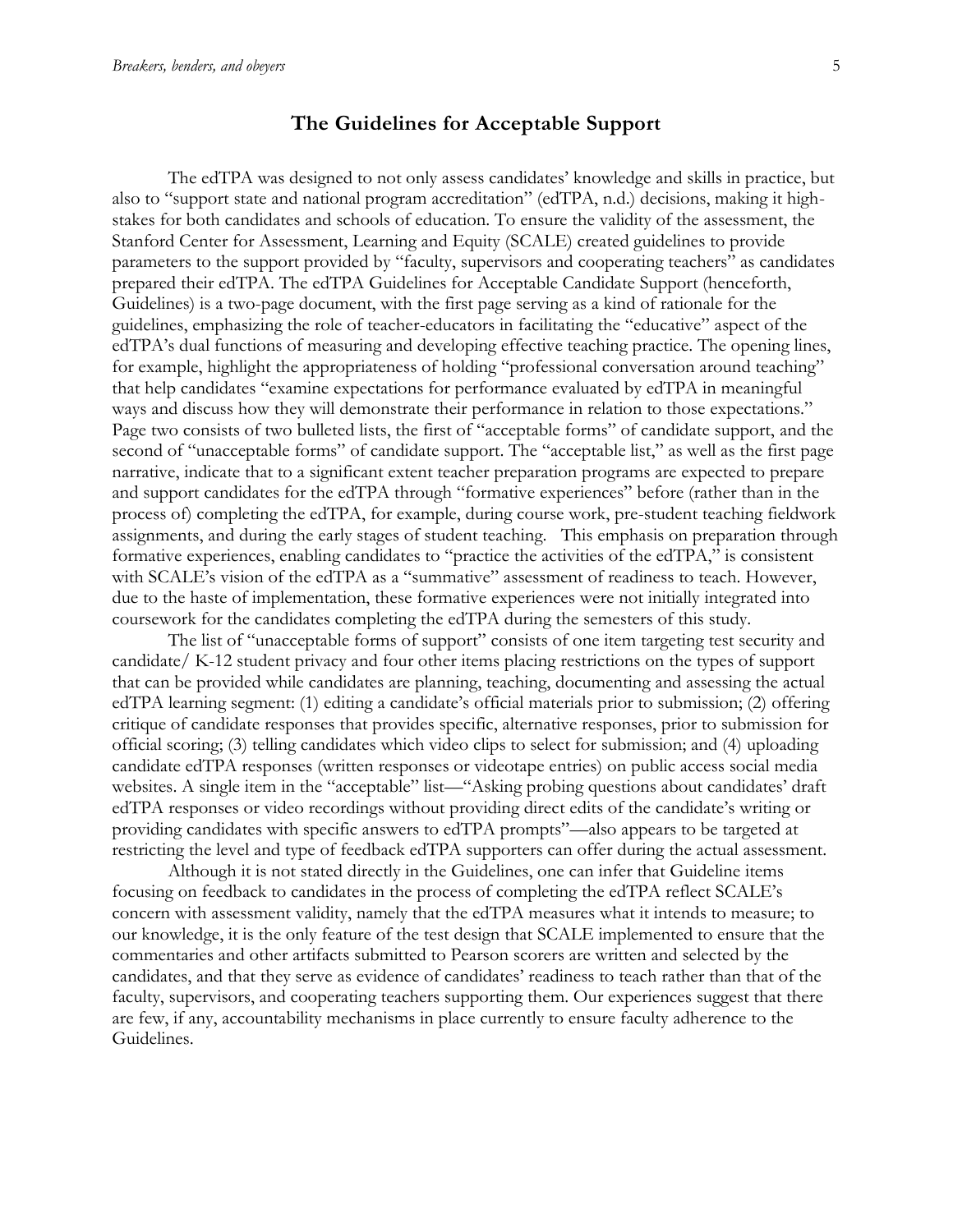## **Conceptual Framing**

Our interest in the supports offered, and dilemmas faced, by teacher educators during the initial semesters of edTPA implementation focuses our attention on localized enactment of policies. Spillane (1999) argues that teachers "make sense of and operationalize for their own practice the ideas advanced by reformers" (p. 144) within "zones of enactment"—the space where practitioners, their practice, and reforms intersect. He, among other researchers examining enactments of K-12 policies, point to teachers' capacity and will as the primary drivers of reformed practice (e.g., McLaughlin, 1987; Odden, 1991; Spillane, 1999) where capacity is about ability to do the bidding of reformers and will is defined as inclination, driven by beliefs, motivations, and attitudes (McLaughlin, 1987) and "knowledge about students, subject matter and teaching, as well as…prior practice" (Spillane, 1999, p. 157). These scholars suggest that capacity can be built given enough and the right kind of resources (McLaughlin, 1987) and the proper social learning opportunities (Spillane, 1999), but acknowledge the profound challenge with shifting teachers' inclinations to practice in alignment with the intent of reformers. Our conceptual framing of this study finds roots in this work and turns the lens toward teacher educators and their responses to large-scale accountability initiatives.

Our analyses suggest, however, that will and capacity do not sufficiently describe what shaped these teacher educators' mediation of the edTPA. The model we present here is designed to show the more nuanced and multifaceted nature of these teacher educators' sense-making and operationalization of the reform. As Figure 1 illustrates, the actions of the teacher educators in this study—the supports they provided to candidates—were shaped by their "stance" towards the edTPA, and the ethical, pedagogical, and logistical dilemmas they encountered as their candidates completed the edTPA. Like Spillane's "will," stance is a composite of beliefs and values regarding teacher education, teacher certification, pedagogy, assessment, and the process by which institutions determine education policy and reform. Stance, however, also connotes that these dispositions preexist policy enactment and through a dynamic interplay with ethical, pedagogical and logistical dilemmas that emerge during implementation, determines how teacher-educators make sense of the edTPA, and shapes their will to carry it out. The products of this complex process are the specific, observable supports faculty provides to candidates as they complete the edTPA.

Ethical dilemmas represent instances when an informant's participation in the edTPA process came into tension with personal beliefs regarding the just and equitable preparation and credentialing of future teachers. Pedagogical dilemmas are those where friction between the Guidelines and beliefs about what good teaching and teacher education look like were reported. Lastly, logistical dilemmas are those where factors largely out of control of the candidate—such as cooperating teachers having poor classroom management and short timelines for student teaching were reported. We utilize this conceptual model to help articulate how teacher educators respond to accountability initiatives within this unique "zone of enactment" (Spillane, 1999, p. 157) that prepares diverse teacher candidates who often ultimately teach in challenging school environments.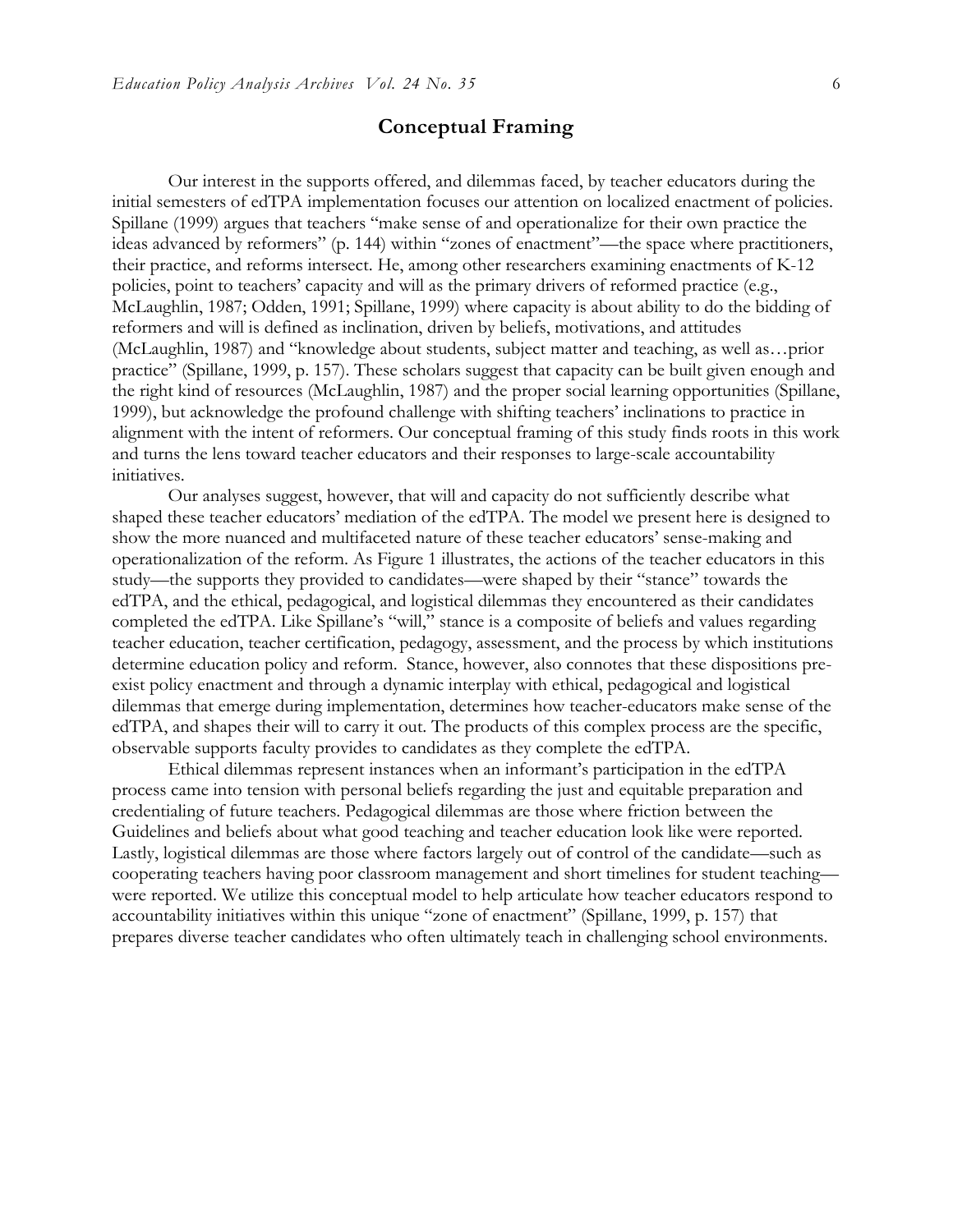

*Figure 1*. Conceptual Framing

## **Methods**

As the authors of this study, we entered this research with a shared commitment to preparing able novice teachers for urban schools and generally positive perspectives of the edTPA's capacity to support that process. We both supported a large number of teacher candidates in workshops and student teaching seminars, and one author (Joni) was also engaged in supervision of student teachers in their clinical placements. We quickly discovered in the first few weeks of highstakes implementation that we were approaching our work with candidates in different ways and wondered how this might mediate the implementation of the edTPA policy and candidates' experiences. Thus, we developed this exploratory case study to systematically investigate the lived experiences of teacher educators during the initial semesters of edTPA implementation. We were interested in understanding both the supports provided and the drivers behind those supports, particularly in relation to the Guidelines developed by SCALE.

We elicited the perspectives of tenured and tenure-track teacher educators in public, urban schools of education in a large city in New York State. We sought out institutions where faculty prepared diverse teacher candidates for a variety of subject areas and grade levels during the first semesters of edTPA implementation. Utilizing an open-ended questionnaire and semi-structured interviews premised on the conceptual ideas of policy enactment for teachers (McLaughlin, 1987; Spillane, 1999), these instruments were designed to elicit participants' will and capacity to enact the edTPA as envisioned. The questionnaire focused on the candidate population, structure of edTPA supports within programs, and any factors and dilemmas that played into decision making in terms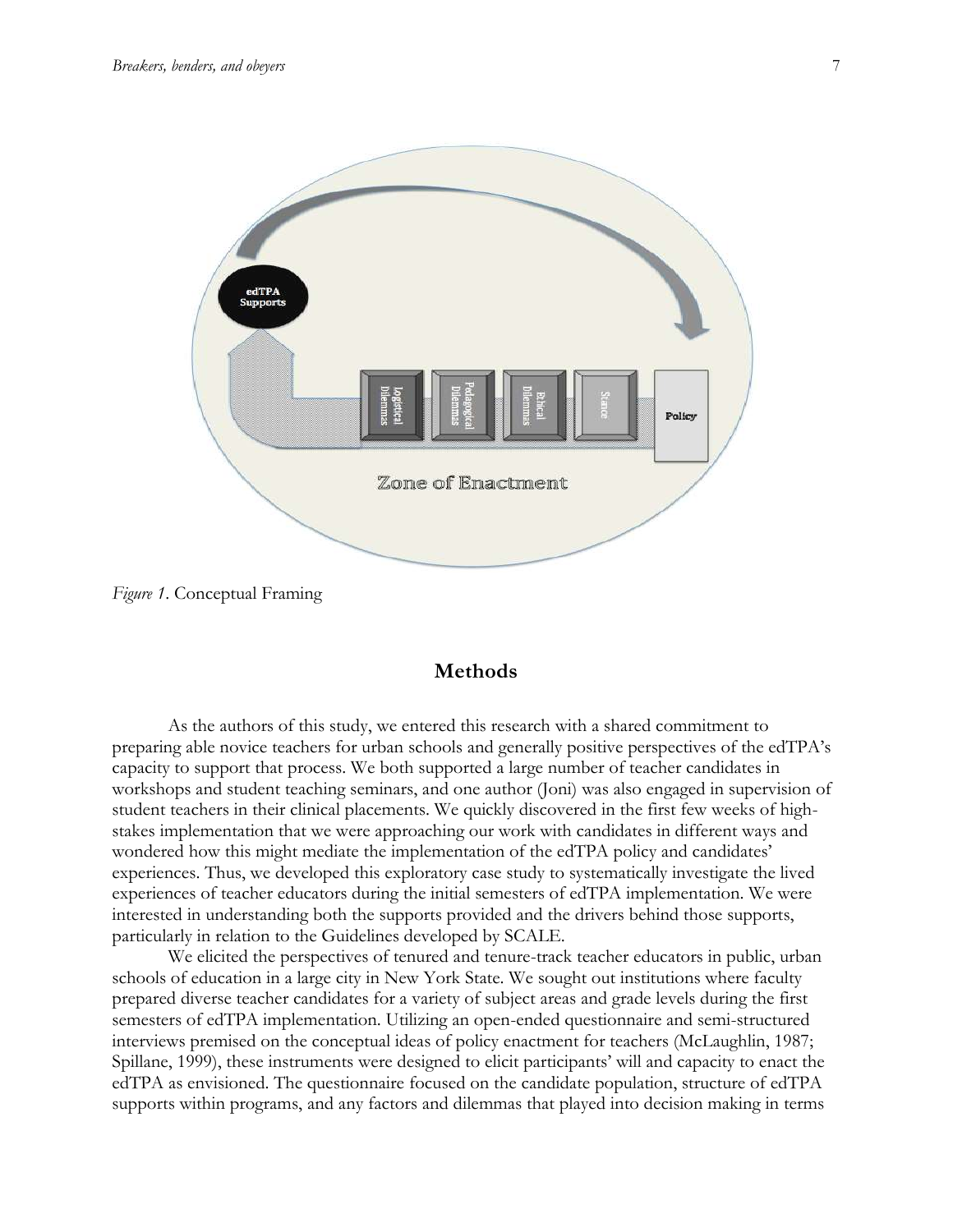of candidate support. While the majority of the questions were open-ended, we specifically inquired as to how the Guidelines for Acceptable Candidate Support shaped the level and type of support they provided. In order to maintain the anonymity of the participants, the questionnaire was completed online and did not elicit participants' names or institution. Utilizing a snowball recruitment method, the invitation to participate asked receivers to share the link with colleagues. Thirteen individuals originally began to complete the questionnaire, and ultimately nine completed it in its entirety (Table 1). Responses ranged from single sentences to seven paragraphs, with the majority of participants writing between two and three paragraphs per open-ended question. These teacher educators were then invited to participate in follow-up semi-structured interviews that drew upon themes that emerged from the questionnaires, allowing us to further clarify our understandings. Three faculty members completed these interviews with a duration of 1 to 2.5 hours. These interviews were audio-recorded and transcribed for analysis.

## **Contexts of Preparation**

Successful completion of the edTPA has been a requirement for New York State certification since May 2014, and yet it was introduced with little time for programs to make the curricular and programmatic changes necessary to support candidates effectively.<sup>3</sup> This short time line has been particularly challenging for faculty in institutions that serve highly diverse candidate populations such as those whose experiences are presented in this study. These institutions enroll approximately 13,000 students in education programs at both undergraduate and graduate levels. They educate a population of ethnically, culturally, linguistically, and socio-economically diverse preservice teacher candidates who often work part- or full-time in addition to their coursework. In addition, many of these candidates attended under-resourced K-12 schools that struggle to meet the learning needs of students. Another significant context feature is the duration of the student teaching experience for candidates in the programs of the studied institutions. Whereas many teacher preparation programs require candidates to student teach, as a capstone experience, for two semesters (approximately the entire K-12 school year), the institutions we investigated require only a single semester. The one semester design is primarily in place to accommodate significant numbers of candidates who cannot afford the extended periods away from salaried employment that is required for a full school year of student teaching.

These candidates' clinical learning is often situated within K-12 schools that serve children and youth who experience poverty and other vulnerabilities. In addition, many of the schools are operating under intense pressure to meet No Child Left Behind mandated performance standards without the city and state providing adequate time and resources to meet them. Although the edTPA is a requirement for certification, the school district hosting most of the student teachers was slow to get the message out. Some of the resulting challenges to candidates successfully completing the edTPA will most likely subside as host schools and cooperating teachers become more familiar with the assessment. There are other challenges faced by candidates at these institutions, however, that might not be as easily addressed by better and more-timely messaging. The high teacher turnover in these schools and pressure to raise standardized test scores increasingly result in candidates assigned to cooperating teachers that have limited teaching experience, who are expected to teach from scripted curricula narrowly focused on standardized test preparation, and who have

 $\overline{a}$ 

<sup>3</sup> In response to political action taken by teacher-educators toward the end of the first semester of its implementation, the New York Board of Education created a "safety net" whereby candidates who were unsuccessful on the edTPA could still be certified by passing an older certification exam (ATS-W).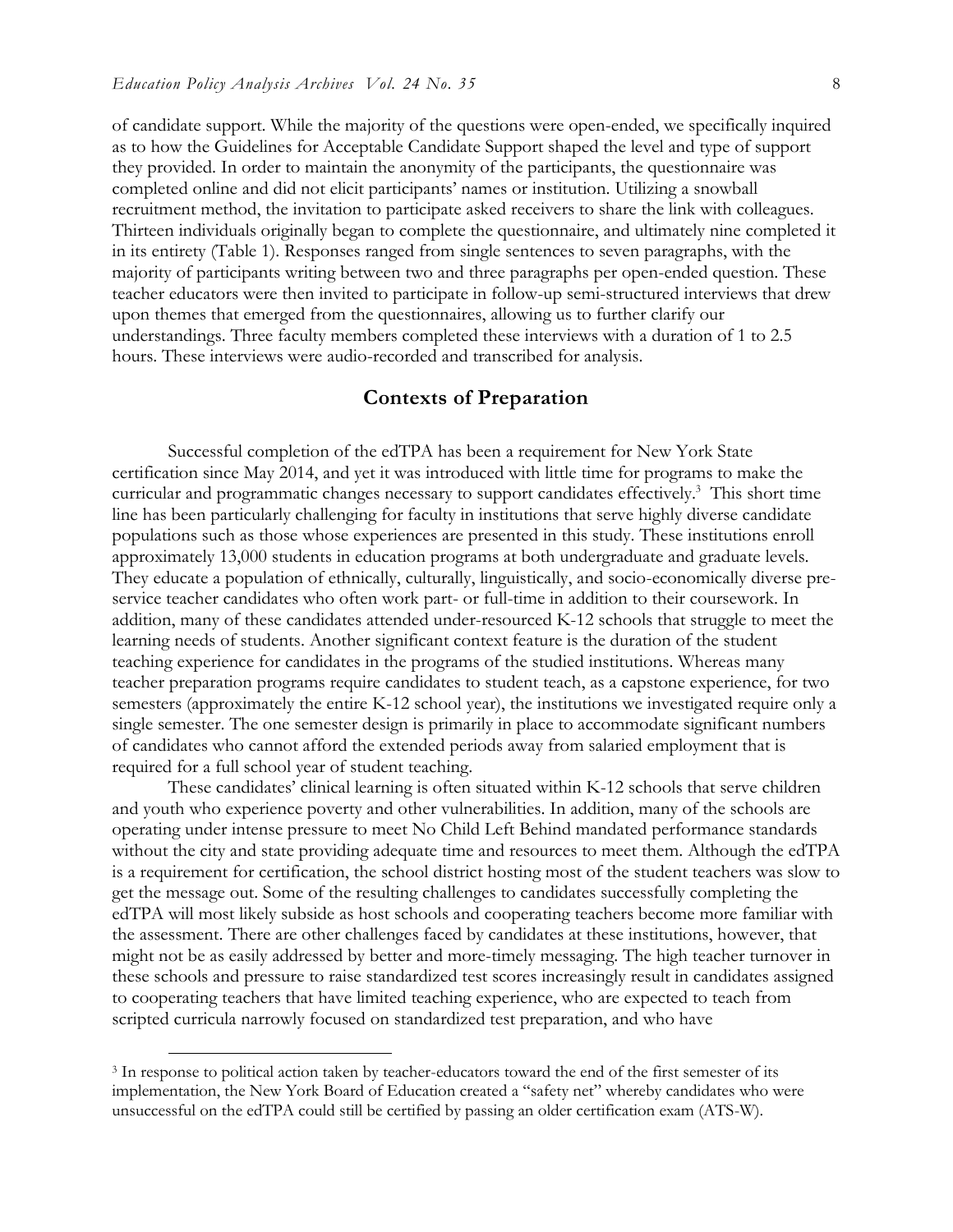| Table 1      |
|--------------|
| Participants |

| Pseudonym       | Tenured     | Candidates supported<br>(per term) | Classroom teaching<br>experience (years) |
|-----------------|-------------|------------------------------------|------------------------------------------|
| James*          | Y           | 18-22                              | $8+$                                     |
| Hannah*         | N           | $6 - 15$                           | $4 - 7$                                  |
| Sonia           | $\mathbf N$ | $**$                               | $8+$                                     |
| Townsend Harris | Y           | $10 - 20$                          | $8+$                                     |
| $Min*$          | ${\bf N}$   | 19                                 | $4 - 7$                                  |
| Seraphina       | Y           | 7                                  | $4 - 7$                                  |
| Vanessa         | N           | $\overline{4}$                     | $4 - 7$                                  |
| Professor       | Y           | $25+$                              | $8+$                                     |
| George          | Y           | 9                                  | $8+$                                     |

*Note*: A pseudonym with a \* indicates they engaged in the follow-up semi-structured interview.

been given little time, notice, and resources necessary to create the conditions that would enable a candidate to plan, teach, record, and assess, as stipulated in the edTPA handbooks, a 3-5 lesson sequence focused on building a singular skill or understanding in the middle of a semester. This "connected instruction" requirement, is highlighted here to underscore how the test design assumes a degree of predictability and orderliness in the schools, classrooms, and curricula of cooperating teachers that would allow for cohesive and linked lessons; in fact, these qualities are not consistently present in the clinical settings germane to this study, or not enough to readily accommodate the "connectedness" that candidates are asked to build into their learning segment. In urban public schools serving vulnerable populations, particularly during a period of wide-reaching reforms and policy mandates, flux is often the only constant, not only because teachers are compelled to make abrupt changes in curricula and instructional priorities in response to these policies and reforms, but because student absenteeism, transnational populations, and abrupt reassignments of teachers within and across schools result in significant changes to classrooms from month to month. These are the conditions that characterize many of the "authentic classroom settings" where candidates from these institutions will conduct their edTPA; they are conditions that weigh heavily in how the faculty investigated in this study supported candidates.

## **Analysis**

We engaged in a collaborative analytic process (Wasser & Bresler, 1996) to begin to understand the roles of will and capacity in these teacher educators' mediation of the policy. Over the course of several months we participated in an iterative process of reading survey data, conducting interviews, individual coding of questionnaire responses and interview transcripts, writing analytical memos, and coming together to discuss, interpret, and revisit emergent themes and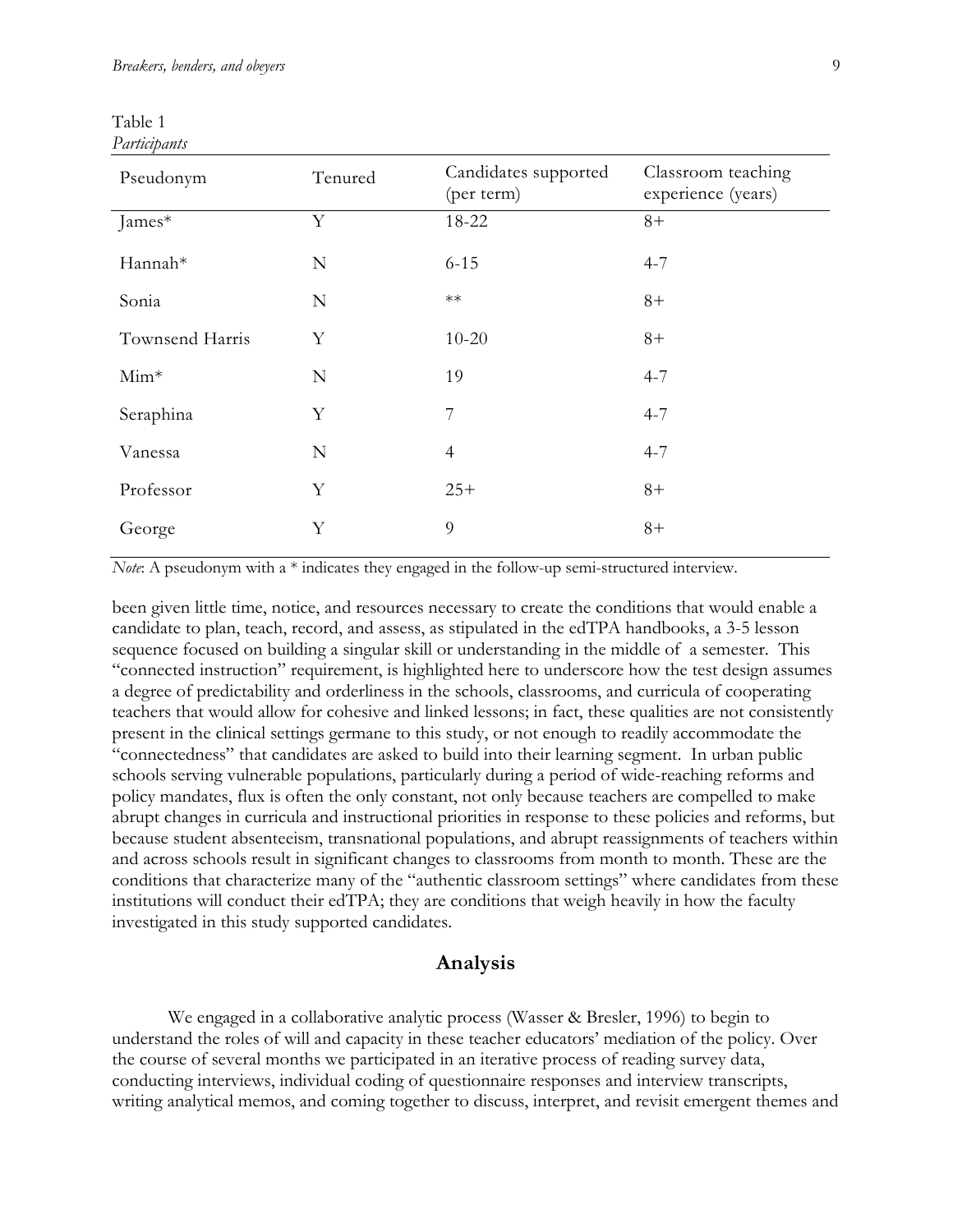subthemes responsive to the research questions (Kvale, 1996; Miles & Huberman, 1994; Strauss & Corbin, 1998). This inductive approach revealed that will and capacity were limiting constructs and so we moved beyond, unearthing these participants' stances, and the ethical, pedagogical, and logistical dilemmas they faced in adhering to the Guidelines. In addition, although there was wide variation in the situations encountered, our analyses suggest there were three general responses to the Guidelines: breaking the rules (those who actively and knowingly ignored the Guidelines); bending the rules (those who at times overstepped the parameters of the Guidelines); and obeying the rules (those who followed the Guidelines). Our analyses revealed that actions—the supports these teacher educators provided—seem driven by a dynamic interplay between their particular stance and the dilemmas they face as they prepare and support candidates.

## **Findings**

In this section, we begin by discussing participants' views on teacher education and how these views relate to their stances towards the edTPA. In the section that follows, we describe how participants' stances are manifested, and in certain cases reshaped, through logistical, pedagogical, and ethical dilemmas that they face in their day-to-day support of candidates undertaking the assessment.

#### **Stances toward the edTPA**

Questionnaire and interview responses reveal that participants had assumed a range of stances towards the edTPA, and that their stances influenced the level and type of support provided to candidates undergoing the assessment. In most cases, initial dispositions towards the test could be traced to participant's underlying values and beliefs regarding teaching and teacher education, and the degree to which the edTPA aligned with them.

Professor, one of two participants reporting a positive view of the edTPA prior to her support of candidates, stresses that a primary role of teacher preparation programs is to help candidates "learn to make connections [to the classroom] that are realistic and experiential." She also identifies preparation in "understanding children and their communities" as essential for future teachers. Referring to both future teachers and teacher educators, Professor conveys that authentic assessments, like the edTPA, "must be part of the teaching tool box so that instruction becomes realistic and differentiated."

James, the other participant who held a favorable view of the edTPA prior to this study, underscores that student teaching is too often treated as an "appendage" in teacher education. His experiences as a teaching candidate and later as a professor in a school of education shape a vision of effective teacher preparation that places student teaching as "the centerpiece of programs." His optimism concerning the edTPA rests on the hope that a high-stakes, performance-based assessment will incentivize full time faculty to design course curricula and assignments that are more aligned and accountable to the everyday, complex realities that await candidates in K-12 schools. He envisions the edTPA as an opportunity for more full time faculty to engage directly with candidates during clinical experiences rather than "farm out the responsibility to adjuncts and remote supervisors."

Townsend Harris' stance toward the edTPA is categorically negative, a disposition rooted in his/her belief that, "Effective teacher education should be coming from the faculty's vision—not from a publishing house or mandates from the state." Although Harris, like many other participants, is acutely aware of the "realities" of classroom instruction, s/he believes that teacher education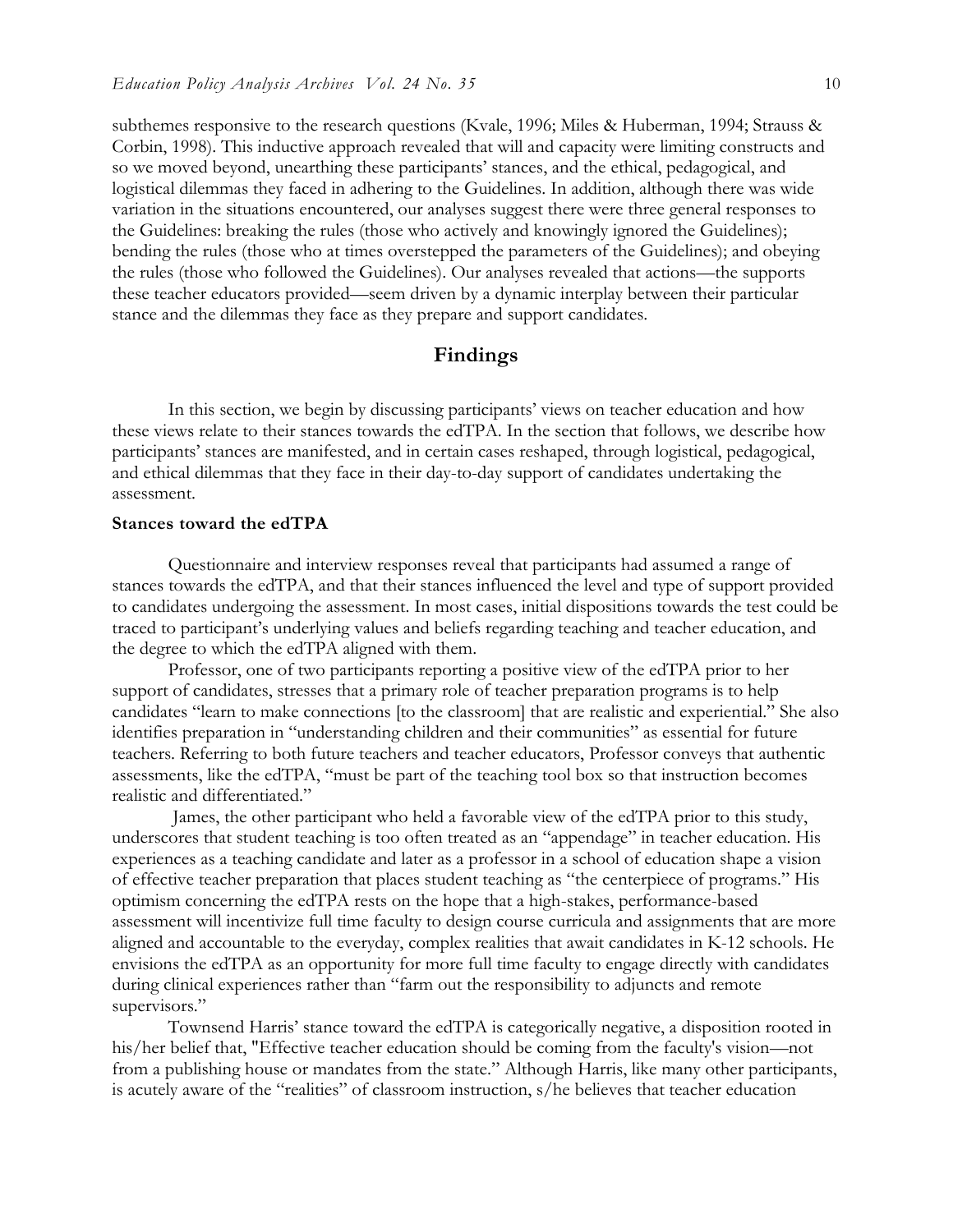should prepare candidates to find or create spaces to teach essential yet undervalued skills, knowledge and dispositions within highly regulated schools through, for instance, "the power of the arts in teaching and learning." His/her negative stance towards the edTPA is shaped by a view of the assessment as "too narrow, too parochial" to advance a vision of teacher education that nurtures "teaching in the cracks."

The remaining participants in our sample—a group whose stance towards the edTPA is best described as cautious and ambivalent—identify many of the same elements when asked which learning experiences and teacher-educator practices they view as essential for preparing future teachers for the classroom. These include assessment driven instruction, balancing of theoretical and clinical knowledge, harnessing knowledge of students to inform practice, reviewing and critiquing lesson plans, and critically observing videos of exemplary as well as poor teaching.

Although participants in this group generally regard the edTPA as beneficial for cultivating and assessing these particular practices in future teachers, they also raise concerns about how other elements of the edTPA's design, process of implementation and implications for the teaching profession align with their vision for teacher education. A common theme that arises as they voice ambivalence towards the edTPA is the degree to which a large scale standardized test—even one designed to assess teaching performance in authentic classroom contexts—could fairly and fully evaluate their linguistically, culturally, ethnically, and socio-economically diverse teaching candidates conducting the edTPA in classrooms that are equally or more heterogeneous. Hannah, for example, believes that effective teacher education emphasizes and prepares future teachers to enact a pedagogy of "access and inclusion." In her view, however, "the access piece is not so appreciated in the edTPA, or it is in a superficial or limiting way." Noting that candidates under his charge are "taking multiple courses while working," George expresses concern that these individuals will struggle to access the time needed to complete the labor-intensive edTPA during the student teaching semester. Mim, supporting ESL education candidates, worries that the time and English language proficiency needed to write as many as 27 pages of required edTPA commentaries disadvantages her Spanish-dominant candidates.

More than "the test itself", Sonia directs her concern at the resource–poor schools where her school of education typically places student teachers. She, as well as Seraphina, question how successfully their candidates can teach and film a 3-5 lesson learning segment of connected instruction in urban public schools marked by absenteeism, abrupt reassignments of teachers, continually shifting class rosters, and enormous pressure to meet state accountability measures by focusing on standardized test preparation. "Diversifying the teaching workforce" is cited as an important element in Seraphina's vision of teacher education. The participants in this group share a commitment to building a teaching force in urban public schools that has more in common with the students who attend them, and to forming partnerships with the historically underserved schools in the community surrounding their universities. At the same time, they fear that carrying out the edTPA in these settings could ultimately prevent rather than facilitate the certification of their candidates, many who come from under-represented groups in the teaching profession.

#### **Responses to the Policy**

We draw on the data from the surveys and interviews to document how stance in conversation with ethical, pedagogical, and logistical dilemmas, shaped these teacher educators' individual responses to the policy, and the Guidelines in particular (Table 2). Given our primary interest in how these faculty members ultimately mediated the policy within this zone of enactment, we utilize their actions around the Guidelines—breaking the rules; bending the rules; obeying the rules—as an organizing mechanism to illustrate the conceptual model we offer above.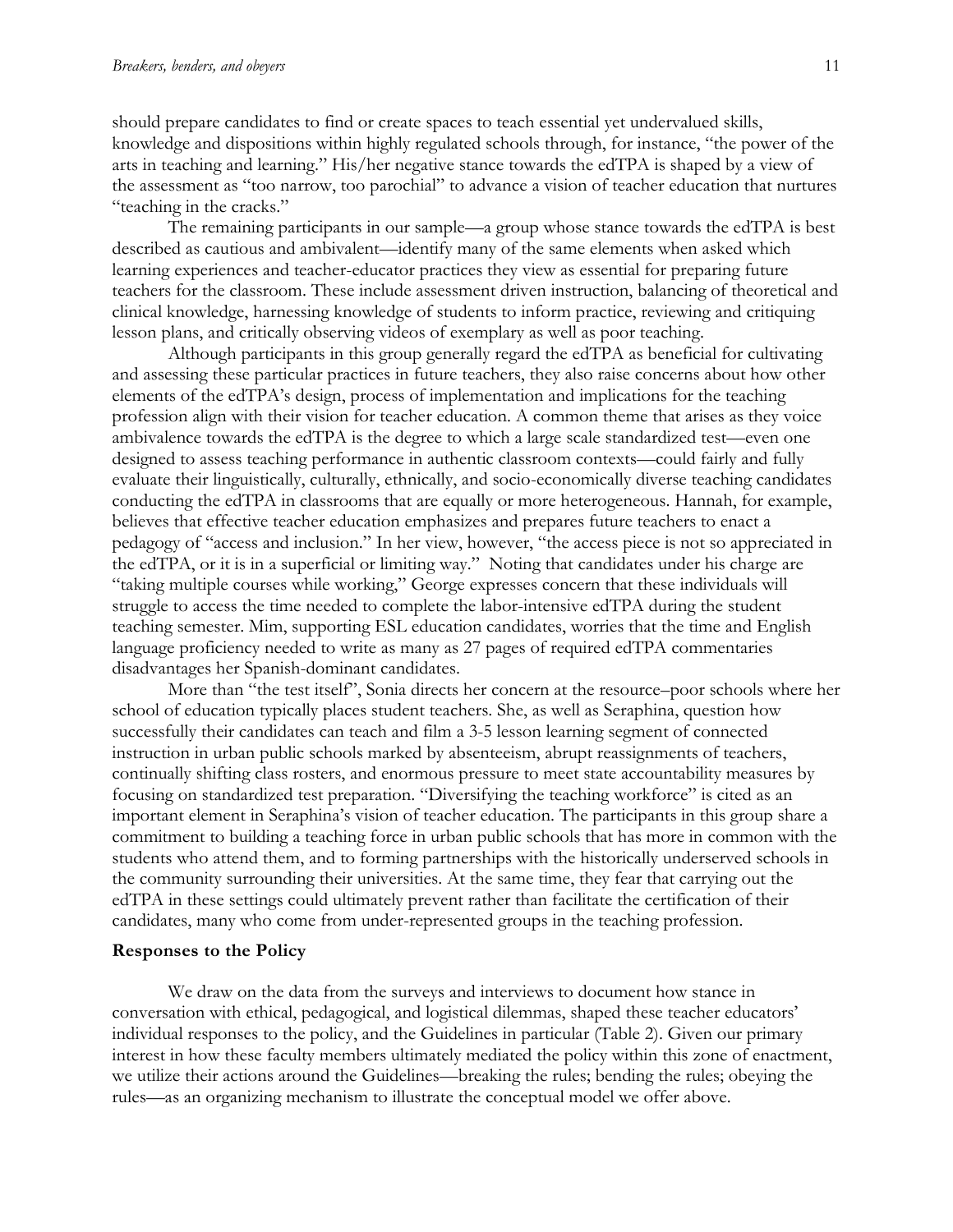|                           | Ethical<br><b>Dilemmas</b> | Pedagogical<br><b>Dilemmas</b> | Logistical<br><b>Dilemmas</b> |  |
|---------------------------|----------------------------|--------------------------------|-------------------------------|--|
| <b>Breaking the Rules</b> |                            |                                |                               |  |
| Townsend Harris           | $\mathbf X$                | X                              | $\boldsymbol{\mathrm{X}}$     |  |
| <b>Bending the Rules</b>  |                            |                                |                               |  |
| James*                    |                            | $\mathbf X$                    | $\boldsymbol{\mathrm{X}}$     |  |
| Hannah*                   | $\mathbf X$                | X                              | X                             |  |
| $Min*$                    | X                          | $\mathbf X$                    | X                             |  |
| Seraphina                 | $\mathbf X$                | X                              | X                             |  |
| Obeying the Rules         |                            |                                |                               |  |
| Sonia                     |                            |                                | $\boldsymbol{\mathrm{X}}$     |  |
| Vanessa                   |                            |                                | X                             |  |
| George                    |                            |                                | X                             |  |
| Professor                 |                            |                                | $\boldsymbol{\mathrm{X}}$     |  |

Table 2 *Dilemmas and Adherence to Guidelines for Acceptable Support*

*Note*: A pseudonym with a \* indicates they engaged in the follow-up semi-structured interview.

#### **Breaking the Rules**

One participant's responses suggest an overt disregard for the Guidelines, highly rooted in stance and its intersection with ethical, pedagogical, and logistical dilemmas s/he faced in implementation. Townsend Harris (TH) writes,

After reading the Guidelines for Acceptable Support, I decided to ignore them. This was my act of resistance. No one can tell me how I can (or cannot) support my students.

S/he further explains that the edTPA moves teaching and teacher education in the wrong direction and was preventing candidates from engaging in important learning during their capstone student teaching experience, writing that,

Effective teacher education should be coming from the faculty's vision—not from a publishing house or mandates from the state. Effective teacher education should be about the possibilities of what good teaching could look like in our schools, taking into account a broad scope of multiple learners…it should also be about the realities of "teaching in the cracks"—in rigid environments with scripted curriculum and limited resources.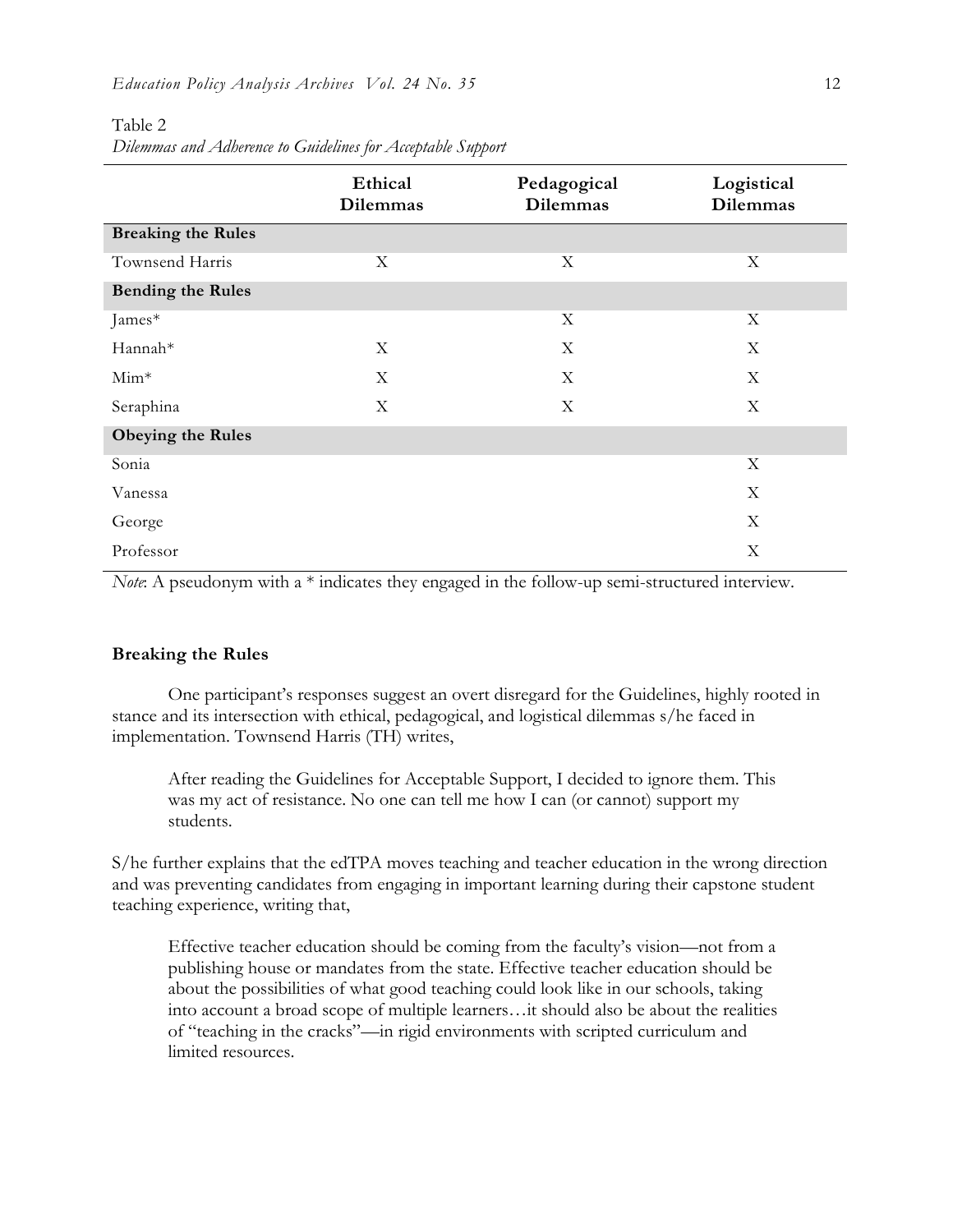TH reports that s/he engaged in "intense readings of their commentaries" which resulted in "editing for clarity…and suggesting ideas for inclusion"—all supports well outside acceptable according to the Guidelines. TH rationalizes that such supports were necessary because of the "tremendous stress" her/his undergraduate candidates were experiencing as a result of the hasty implementation of the edTPA and the challenges these candidates face, and that her/his edits and comments were designed to help the candidates move forward and become teachers of record. S/he suggests these actions were designed to counteract ethical dilemmas, believing that in the absence of such robust supports, candidates would be prevented from becoming teachers of record and that "many of them *should be* teachers" because they have much to offer children and youth that cannot be measured by a high-stakes performance assessment implemented with such haste.

TH also reports that logistical obstacles unique to these candidates' situations—particularly weak student teaching placements and monetary needs—contributed to the extent of support offered candidates. TH laments,

The [candidates] need to have sane placements with cooperating teachers who are experienced, creative, and who enjoy working with our candidates, and whose practice is aligned to the theories we promote within the School of Education. In addition, we need to have field supervisors who are also well informed and who will support our student teachers. Sadly, some of our placements continue to be problematic and some of our field supervisors are not as supportive as they could be.

These hurdles, well outside the control of candidates but potentially having a profound influence on their ability to effectively complete the edTPA in a timely fashion, is a challenge likely experienced by many teacher preparation programs. Finding cooperating teachers who are interested in, and capable of, mentoring pre-service teachers in high-accountability environments where their own jobs often hinge on student test scores, is challenging. Combined with the expense of certification exams that are a large financial hurdle for these candidates, TH describes a willingness to go beyond the parameters of the Guidelines to meet the needs of these pre-service teachers.

#### **Bending the Rules**

While TH reports overt disregard for the Guidelines, other participants' actions could be characterized as toeing the line of acceptable support. James, Hannah, Mim, and Seraphina each describe occasionally and knowingly providing more explicit instruction than they believe is allowed—editing, helping candidates work out the specifics of their lessons, helping them choose appropriate video clips. Their willingness to only overstep occasionally seems to be partially rooted in their shared stance on the edTPA—as an assessment measuring important capacities that teachers should have—combined with the unique ethical, pedagogical, and logistical dilemmas they encountered in implementation.

Hannah frames her actions as addressing a social justice issue, arguing that she occasionally oversteps the boundaries of what is acceptable support because her primary responsibility is to ensure that candidates are ready to be teachers of record. She explains,

Given that most of our candidates teach in schools with children who have experienced a revolving door of teacher quality, it is essential that they have a sufficient handle on the fundamentals of teaching—it is a social justice issue.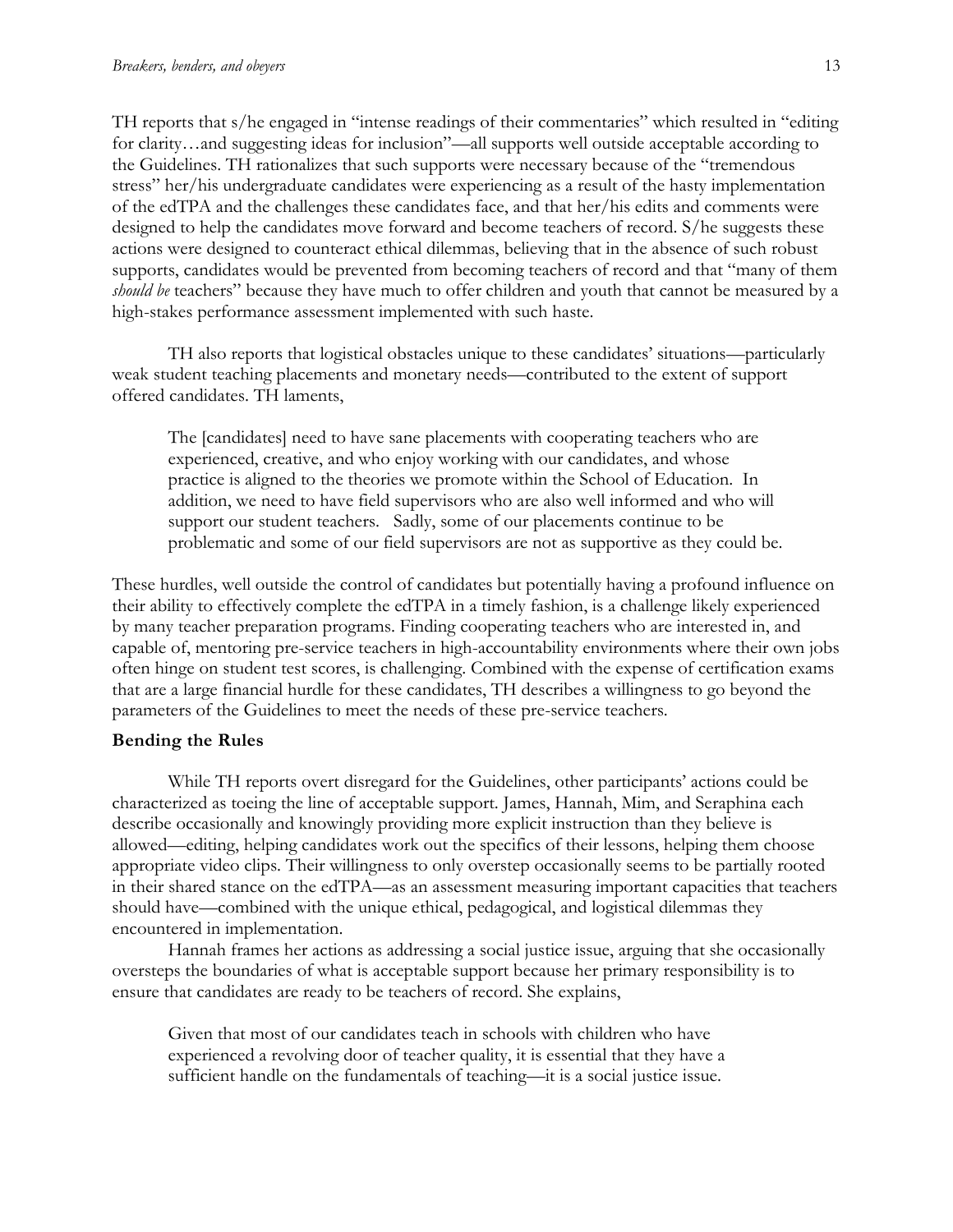Otherwise, we, as teacher educators, are contributing to children in the highest-need schools being taught by the least capable teachers.

She articulates that teacher educators must use their professional judgment when making decisions about candidate support. In her interview she describes working with a candidate who was a "very strong student but also overly cautious and hesitant." The outline for the lesson sequence the candidate showed her demonstrated confusion about objectives and how lessons would build upon one another. Hannah was frustrated listening to this candidate take the lesson sequence in a direction that would likely be a weak learning experience for students and so she sat her down and discussed what this lesson sequence might look like, the way that the objectives could be aligned, and how it all influences the formative and summative assessments. Hannah argued that she engaged in this explicit kind of support because she was concerned that the candidate may not have gained sufficient understanding through her curriculum development courses. She acknowledged that while she could have "replicated this exact scenario using something that was not the intended edTPA lessons but it seemed like a waste of time because this was such a teachable moment." For Hannah, her supports privileged the importance of candidates being prepared to teach in high-accountability, low-resource classrooms over the edTPA Guidelines, acknowledging both the ethical and pedagogical dilemmas she was facing.

Mim shared Hannah's concerns around candidates being prepared for the classroom and seizing teachable moments but the dilemmas she reports emphasize the dissonance between the edTPA her candidates complete and the job they will be doing as ESL classroom teachers. In her interview, she explained that their program prepares candidates for teaching in dual language classrooms and works to develop their skills in translanguaging and language acquisition. However, she notes that the edTPA that her candidates complete is not designed for candidates preparing for such certification. Due to this mismatch, she explains that she "gives them substantial feedback which stems from [the candidates'] lack of clarity in terms of the handbook because it seems disparate from what they learned in their coursework." However, Mim is clear that she thinks the edTPA, if it attended to the particular skills these candidates require, would be a good assessment, but that it adds to the "already existing, and often overwhelming, demands of student teaching." She also states that when she tells candidates to revisit a prompt or points out issues, that she is doing her job as a teacher educator because she is helping them be a better teacher and "supporting their development through the handbook."

James describes his frustration with being asked to overlook teachable moments in the name of following a set of guidelines. "There's a ton that candidates can learn about teaching [while completing the edTPA] and so many opportunities for us to facilitate learning." He reports that instances of "wordsmithing" and "editing" candidate's commentaries "freed up" both he and the candidates to focus their limited time together "mining teachable moments rather than getting hunkered down in the composing process."

One of Seraphina's main concerns with the edTPA is specifically situated in the timeline for its completion—during the capstone student teaching experience when "all of the learning in courses has the opportunity to come together and be put into practice for these candidates." In her responses, she wonders if it is ethical for teacher educators to spend so much time preparing candidates for the realities of urban classroom teaching and then limiting the time and space to try their hand at practice because the edTPA coopts their entire semester of student teaching. She saw the edTPA moving the profession away from the goals she sees for teacher education, away from developing "candidates' ability to think about meeting the needs of children." Her writing suggests that in order to counter much of the stress and all-consuming nature of the edTPA and to let the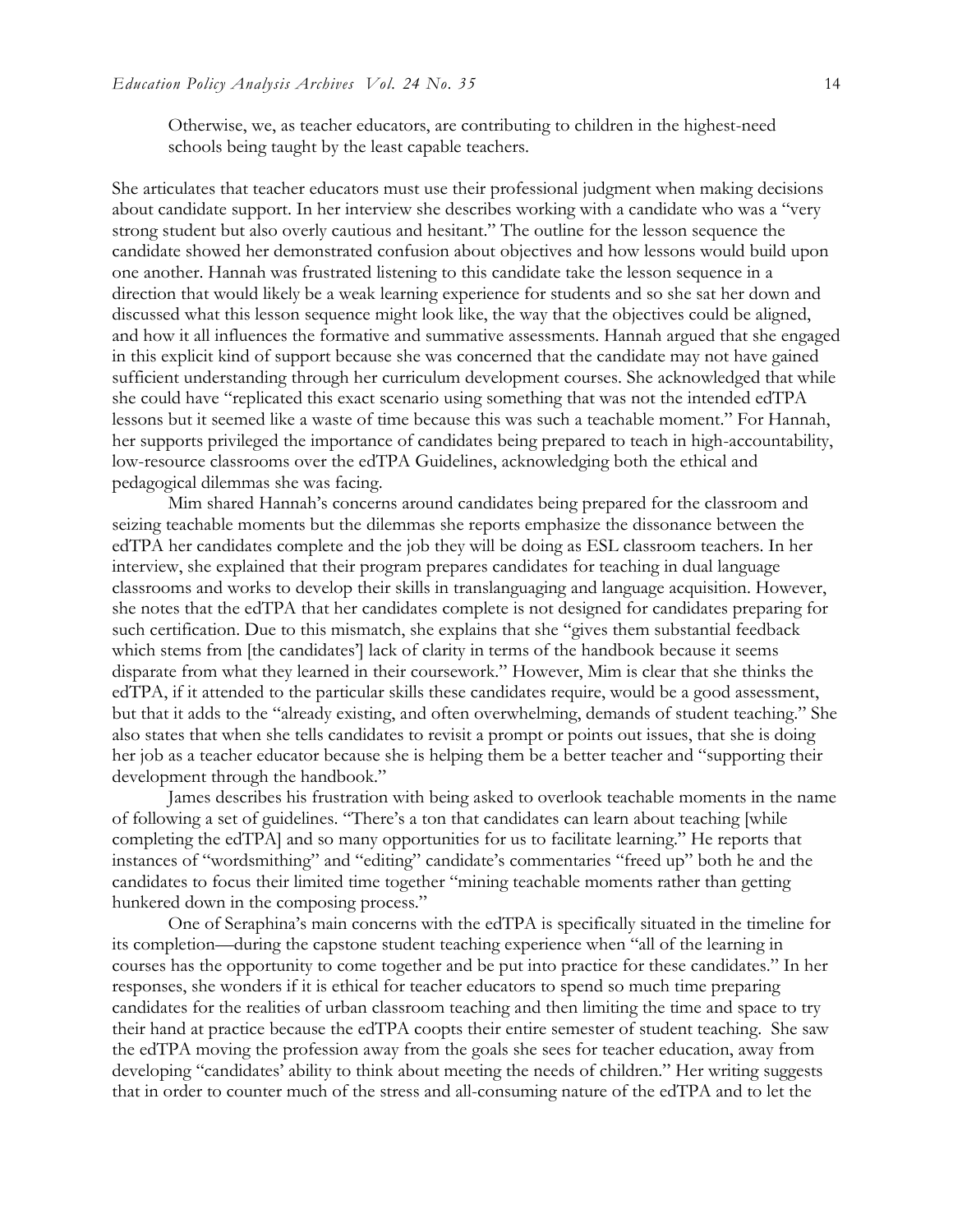student teaching experience be educative, she often overstepped. She notes that "keeping them to strict guidelines didn't really work because these candidates really needed individual supports" and that her undergraduate candidates likely could not effectively complete the edTPA, and develop in their ability to teach, if she did not go beyond the Guidelines.

A driving force in bending the rules for some of these participants is related to the logistics of completing the edTPA during a semester-long student teaching and candidates' abilities to persevere in the face of many drafts. Hannah, Seraphina, and Mim note that the candidates were so busy student teaching, finishing up coursework, occasionally working on the side, and caring for family members, that they rarely had the ability to sit, grapple and revise their commentaries for long periods of time; Seraphina raises particular concerns about undergraduates' writing stamina. Mim's rationale for her rule bending was typical of these kinds of narratives:

I wanted candidates to be able to adequately express themselves and what they know but I was concerned that they may not have the skills to effectively accomplish this given the constraints of time…

James, Hannah, and Mim all share a concern with TH about the quality of placements and cooperating teachers that their candidates were experiencing, and the potential impact on the quality of their edTPAs. This was a driving factor behind James's bending practices:

These candidates are teaching in less than ideal teaching situations. Sometimes I am watching a video with someone teaching in a classroom setting that starts at a difficult space, knowing that they didn't establish that classroom culture, the cooperating teacher did. There are factors that feed into the degree students in the class are on task and engaged—a million things that are out of the control of teacher candidates. A student teacher can't impact that culture significantly—it is naïve to think they could. So when I see someone is teaching in a classroom that by no fault of their own is not a good culture I feel like in some respects I need to help more. I have to help them look harder and help them find the few places where they maybe made efforts to impact the classroom culture. I feel the need to be more active in that process. I feel sorry for them.

Mim shares similar concerns, but in regard to the role that cooperating teachers play in the development of lessons for the planning task. She notes,

Their cooperating teachers don't know what they will be teaching a month from now and so they take a guess and the candidates develop lessons from what they are told. Come the day before they are supposed to teach and video record and they ultimately have to teach something much different than they had planned for. So the candidates end up redoing the lessons multiple times. We have started telling them to plan for a broader central focus so whatever they end up doing can be aligned to what they talk about in the grand scheme of things but this impacts candidates' stress levels, and causes the writing of Task 1 to drag on and on, and impacts their ability to attend to the other tasks.

Seraphina describes working with her undergraduate candidates fairly extensively in terms of their writing and helping to edit. Like TH, her bending on such aspects was related to her acknowledgement that candidates are struggling to pay for the costs of the exams, made particularly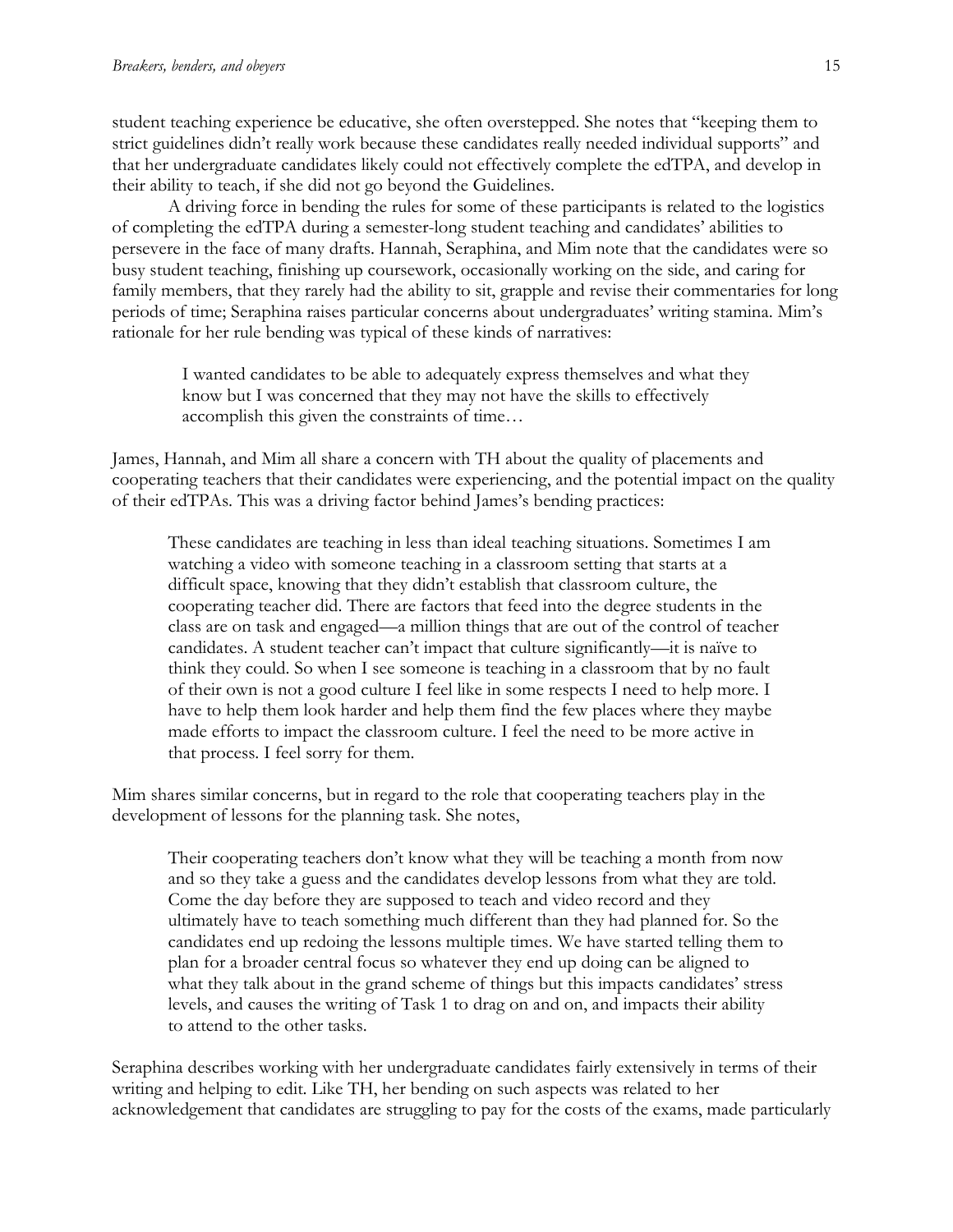difficult by the fact that many are on leave from their jobs so they can complete student teaching. Providing what she perceives as support outside the Guidelines is motivated by her hope that candidates will not have to pay additional money to redo failed tasks.

There is also significant variation in our sample in terms of the number of candidates that faculty were supporting while completing the edTPA, the length and number of workshops or seminar sessions directly devoted to edTPA support, and the amount of time faculty are assisting candidates outside of the formal support events and structures. For instance, while some faculty members were supporting five or six candidates, others had up to 20 candidates to support through the edTPA process. And while Hannah and Mim describe the support process as very time consuming, largely because the hasty implementation meant there were so many gaps to fill that were not addressed in coursework, James, who was supporting 20 or more candidates across several subject areas in one semester, found the numbers influenced his capacity to adhere to the Guidelines. He notes that a student who was "woefully behind in terms of reading and writing skills" could not be caught up in alignment with the Guidelines because he "couldn't meet with her for 6 or 8 hours to get it done the 'right' way—there was so much teaching to do at that point." He concludes that his approach to supporting edTPA candidates is ultimately determined by numbers:

If I was able to work with four or five students rather than 20 plus, I don't think I would feel the need to speed up the process by occasionally feeding students language, or, sometimes 'pointing' them to relevant scholarship or moments on their videos of engaging students instead of using 'probing' questions, which is what I'm supposed to do but takes more time than I have.

Our explorations suggest that the four faculty members who occasionally veered from the Guidelines generally have a favorable view of the edTPA as an assessment, but faced dilemmas that were largely shaped by the implementation timeline, challenges with school placements, and concerns about the monetary costs to candidates.

#### **Obeying the Rules**

Four participants report a willingness to adhere to the Guidelines despite sharing some of the same logistical concerns as the other participants. Professor, Sonia and Vanessa provide detailed account of their edTPA practices while George simply outlines limited intervention and concerns about the time constraints other participants have cited. Professor, based on her nearly half a century as a classroom teacher and school administrator, is convinced that "authentic performance assessment is the best evaluator". She believes that the edTPA has pushed her faculty to revisit "perceptions and previous assumptions" regarding what and how to teach during teacher preparation courses, and "forced [candidates] to re-examine their preconceived notions and strategies" concerning classroom instruction. Perhaps most pertinent to this discussion, Professor wants candidates "to become independent and resourceful" and states that,

If we gave too much support, they would not have been forced to develop in-depth self-reflection, focus, and attention to the details and connections they will be exposed to in the school system.

It is not surprising, therefore, that she reports viewing the Guidelines as "not terrible" and perhaps of all our participants, demonstrates greatest fidelity to them "as it encouraged our students to be resourceful and careful as they developed plans and reflected on instruction."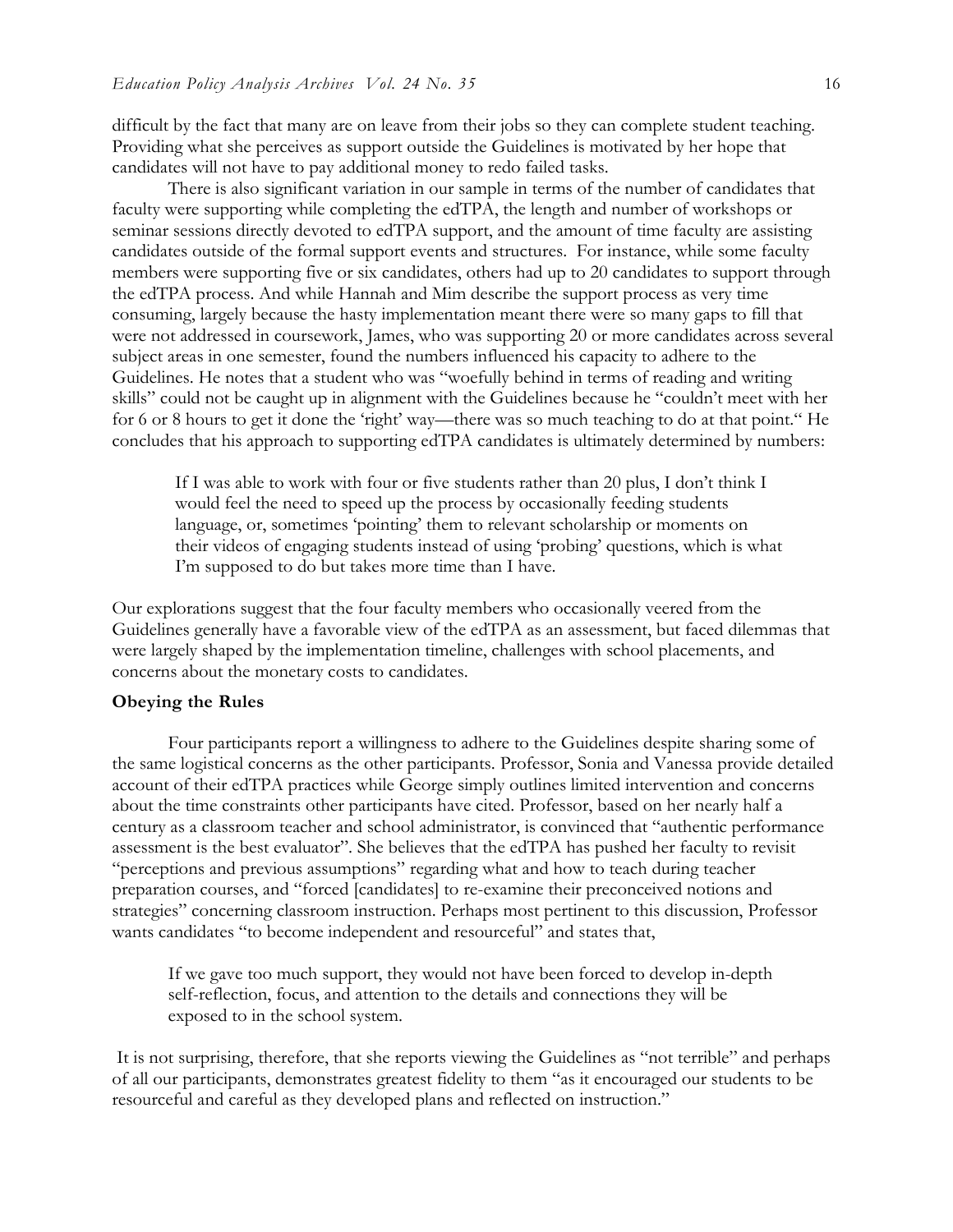Sonia similarly adhered to the Guidelines, reporting that she supported the program in overviewing the format of the edTPA in a student teaching orientation with candidates where they addressed planning and assessment in light of the rubrics. When providing candidates support at their individual request she describes going over larger conceptual ideas but not specifically addressing candidates' portfolios. Her adherence perhaps is related to her belief that the edTPA, as an actual assessment, has many merits, because it "requires thoughtful planning about learning and assessment, as well as good reflective practice." This is not to discount her questions about whether it is an appropriate assessment for initial certification given the logistics of completing the assessment during a one-semester student teaching experience. She describes the "pressures of completing the portfolio" as making

…student teaching a lot less about learning from the experience of implementing lessons and assuming an active role in a school context and more about figuring out how to get all of the pieces of their portfolio in order and submitted in time.

Similar to other participants, she cites challenges with placement schools, particularly with their lack of investment in the assessment, as a barrier to candidates being able to complete all pieces in a timely manner. She attributes these logistical issues to both the sudden high-stakes nature of the policy implementation and the fact that candidates "don't have much locus of control in their cooperating teachers' classrooms in a highly-charged context of standardization and accountability."

In contrast to Professor and Sonia's respective programs, Vanessa's program instituted a supplemental edTPA seminar that created more opportunities for direct support of candidates, and in theory at least, more opportunities for providing support that might be characterized as outside the Guidelines. In practice, however, Vanessa's stance on teacher education meant that she did not. She reports, "trying to ask questions of candidates and being more visual, such as drawing diagrams to show how the pieces fit together" and providing feedback "always in the form of questions and encouraging them to align things," as that is her typical approach to practice. Yet she too experienced frustration with the logistical dilemmas, describing the situation as "outside of our control" because the cooperating teachers often did not "set the best learning environments, particularly in terms of classroom management" that she often spent time helping candidates navigate the logistics of teaching and assessment as opposed to really supporting their learning with this "educative" performance assessment tool.

For the participants who adhered to the Guidelines, their stance, particularly around what teacher education should look like combined with belief in the value of the assessment, seems to drive the more limited supports described. Like the other participants, however, logistical dilemmas arise—particularly in regard to placements and time— and are raised as potential barriers to candidates' success.

## **Discussion**

Our data suggests large variations and disparities in the level and kind of supports that candidates received; similar variance was found in terms of adherence to the Guidelines. A common thread across the findings is the profound commitment by these teacher educators to the candidates and the children that the candidates will ultimately teach. Beliefs about what constitutes sound pedagogical approaches and the merit of the edTPA, however, varied widely across the sample.

All participants shared logistical concerns around the plausibility of candidates completing the edTPA within a single student teaching semester, and the ways in which contextual factors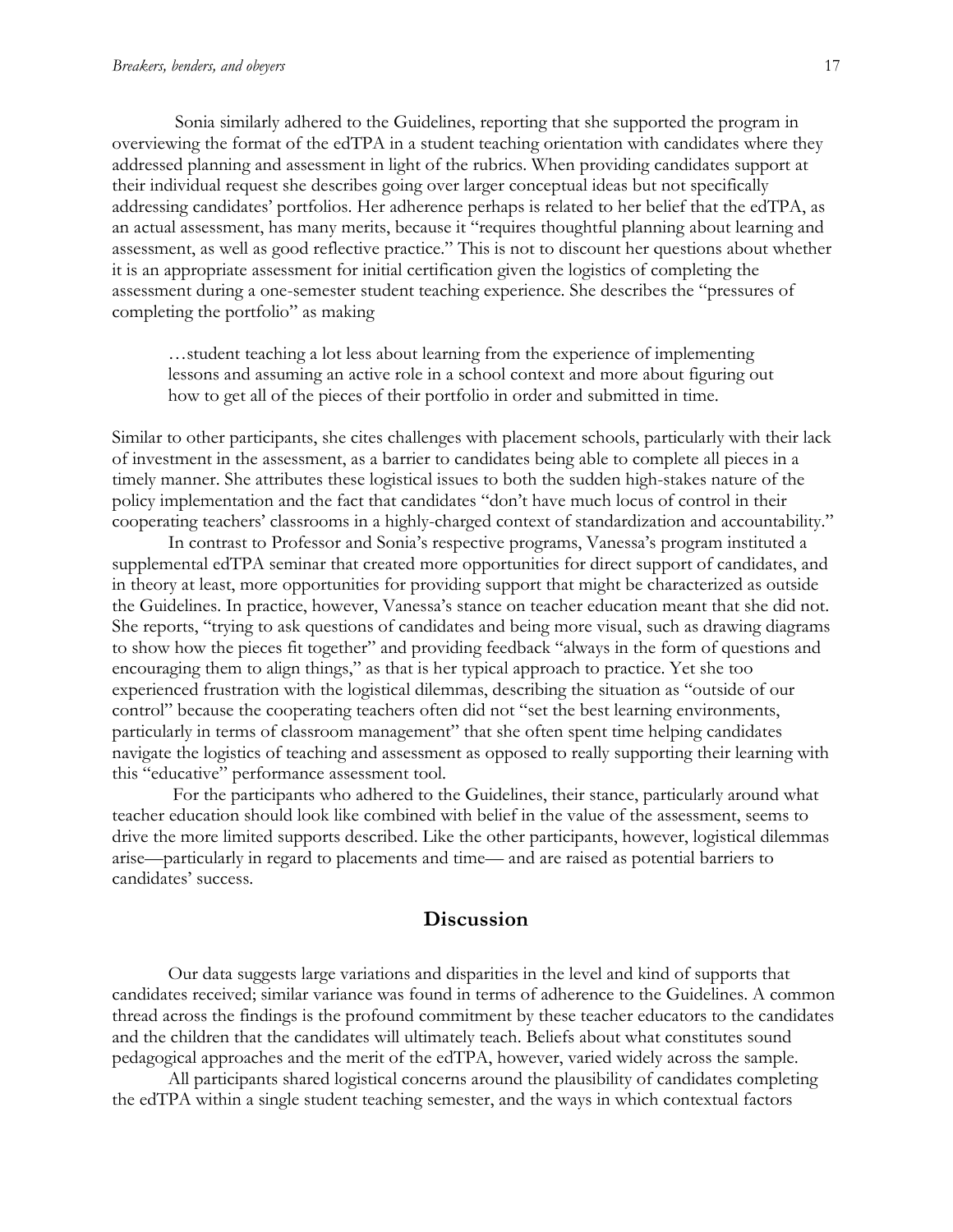(classroom environments, cooperating teachers, the high-accountability environments of schools) shape the work the candidates ultimately produce. It is unclear the extent to which the scorers of the edTPA can and do take into account the challenging environments in which many of the candidates student teach, or the impact of their cooperating teachers on what they produce, but our research suggests that these concerns weighed heavy on the minds of all participants.

All of these factors seem to contribute to large differences in the level and kinds of supports candidates ultimately received, and the willingness of faculty members to provide it. It is likely that some of the variation is due to the recent and rapid introduction of the edTPA in New York State. Deans and chairpersons have been scrambling to determine not only how to best allocate resources for edTPA support, but also two other high-stakes assessments that were recently introduced by the state. It is understandable that under these conditions decisions can be made ad hoc; overtime we could expect that there will be more uniformity in how schools of education directly support candidates as they work on the edTPA.

The state of New York has adopted a teacher certification exam that "is designed to be *educative* and *predictive of effective teaching and student learning"* (New York State Teacher Certification Examinations, n.d.). In light of the disparity reported by our subjects in direct edTPA support for candidates, both claims of the predictive power of the edTPA and its educative power require further examination. The Guidelines may establish a degree of consistency in the type of input provided by faculty to candidates, but there is nothing in the design to ensure consistency and equity in the amount and intensity of support. When reviewing an edTPA commentary, for example, two faculty members may both follow the Guidelines of limiting their interaction with respective candidates to "asking probing questions", but there will be stark differences in the *number* of probing questions, or even the total number of commentary pages reviewed, if one faculty has been assigned to support 22 candidates while the other only support five.

The capacity driven issues revealed by the participants, however, are not solely limited to the number of meetings they have with candidates or number of pages they can review given their caseload. Capacity also influences the nature of support delivered by these teacher-educators; it shapes how they, to use Spillane's (1999) phrase, "make sense of and operationalize" (p. 159) the conceptual underpinnings of the edTPA, and ultimately, their involvement in the final products submitted by teacher candidates to Pearson for scoring. Townsend Harris, for example, views the edTPA as an impediment to enacting what s/he views as teacher education that helps candidates navigate within high-accountability school environments, and thereby ignores the Guidelines in an act of "resistance." James, by contrast, views the pedagogical thrust and instructional standards promoted by the edTPA as "fundamentally in line" with his own vision of what future teachers should know and be able to do. Though not to the extent of Townsend Harris, he is also willing to stray from the Guidelines, but in his case it is to "maximize" what he views as the edTPA's efficacy as a tool for teacher development.

James's final comment on this topic, however, sounds an ominous note, one that could be instructive for state education officials, SCALE, and other stakeholders interested in maintaining the validity of the edTPA and its educative function:

So, I'm pretty sure I would remain faithful to the guidelines [given smaller numbers of candidates to support], but if I continue to be responsible for dozens of students I'll eventually feel forced to make one of two unappealing choices: I'm afraid I'll find I'm inserting myself into student's edTPAs far more than I'm comfortable with ethically or instructionally, or more likely I'll have to leave them largely to their own devices. That would be disappointing because a) many of my candidates need a lot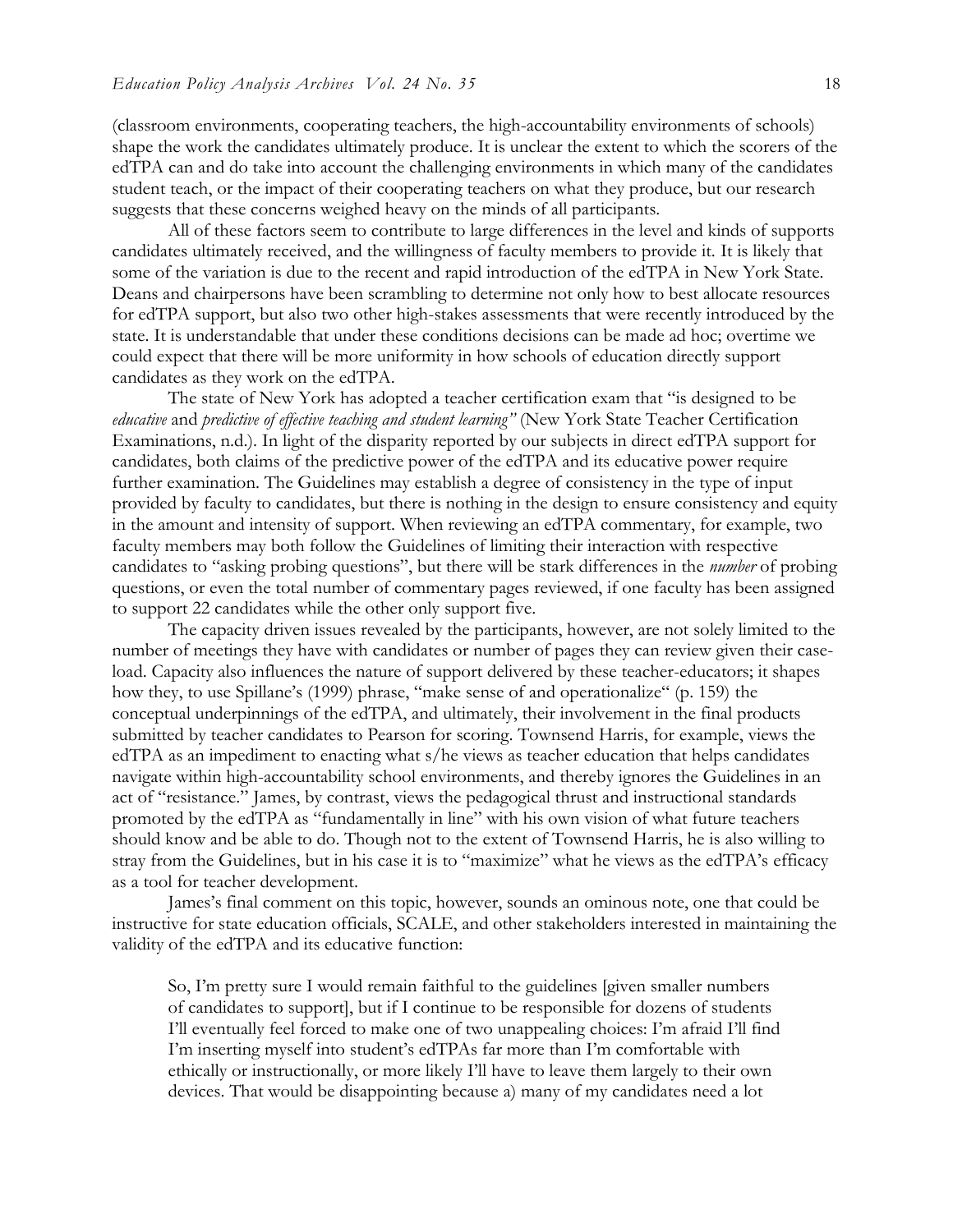support, and b) I've found that supporting candidates through the edTPA has been really valuable for their development as teachers.

Other participants who also report supporting a large number of candidates express different concerns. Seraphina states that the edTPA experience runs counter to her vision of effective teacher education. Although she makes vague references to the edTPA undermining candidates' "ability to think about meeting the needs of students" and "moving us away from the goals of teacher education," she describes ultimately teaching to the test, telling candidates "just to look at the rubrics." It is a decision that appears largely driven by her commitment to diversifying the teacher workforce and fear that in the absence of such steps, able candidates will not become teachers of record. Her descriptions also seem to reflect her general frustration with helping multiple high-need candidates in limited time meet the complex thinking and writing demands of the test; it is not a specific critique of edTPA elements or principled stand against its validity as is the case with Townsend Harris.

Like Seraphina, Professor supports large numbers of candidates and does so with fidelity to the Guidelines. In comparison to Seraphina, however, abiding by the Guidelines is not a source of tension; Professor's vision of teacher education is well-aligned with the edTPA. She also wants candidates to develop and demonstrate independence before they become teachers of record and views the Guidelines' limitations of faculty involvement as congruent with this objective. Moreover, Professor's willingness to follow the Guidelines is evidence that faculty charged with supporting large numbers of candidates will not inevitably take a more active role in the construction of edTPA submissions than intended by the test designers. They, however, are not representative of our sample; there are clearly faculty who willingly chose to bend or abandon the Guidelines, or simply feel incapable of following them given the conditions under which they are providing support. It is also apparent from our research that beyond the issue of inconsistent adherence to the Guidelines, the level of direct edTPA support candidates are receiving differs greatly from program to program and school to school, and that these differences most likely result from financial constraints and the distinct needs of their student populations. Given the high-stakes nature of the edTPA for candidates, we call upon representatives of New York State, SCALE, and independent researchers to further study the variations in faculty support of candidates completing the edTPA, the factors producing this variation, and the impact it has on the quality of submissions.

#### **Potential Impact on Evaluations of Teacher Preparation Institutions**

In January 2015, Governor of New York, Andrew Cuomo, proposed that the State Education Department "de-register and suspend the operation of any teacher education program that has more than 50% of its graduates failing to pass any state certification exam in a given year in three consecutive years." Before his appointment as senior adviser to Secretary of Education Arne Duncan, former state school chancellor John King also communicated that the edTPA had "raised the bar for the teaching profession" (King, 2014) and that teacher preparation programs failing to meet that bar should no longer operate (Harris, 2014). The findings of our study indicate that future research should pay close attention to how pronouncements—and potential legislation—tying continued operation of teacher certification programs to candidate performance on certification exams, will impact how faculty support candidates on the edTPA.

Even before Cuomo and King's statements, the surveys and interviews conducted for this study revealed that more than half of the participants demonstrated a willingness to "bend" or "break" the acceptable support guidelines. As the state continues to utilize the edTPA as a gatekeeper for entering the teaching profession and begins to treat it as a factor in teacher education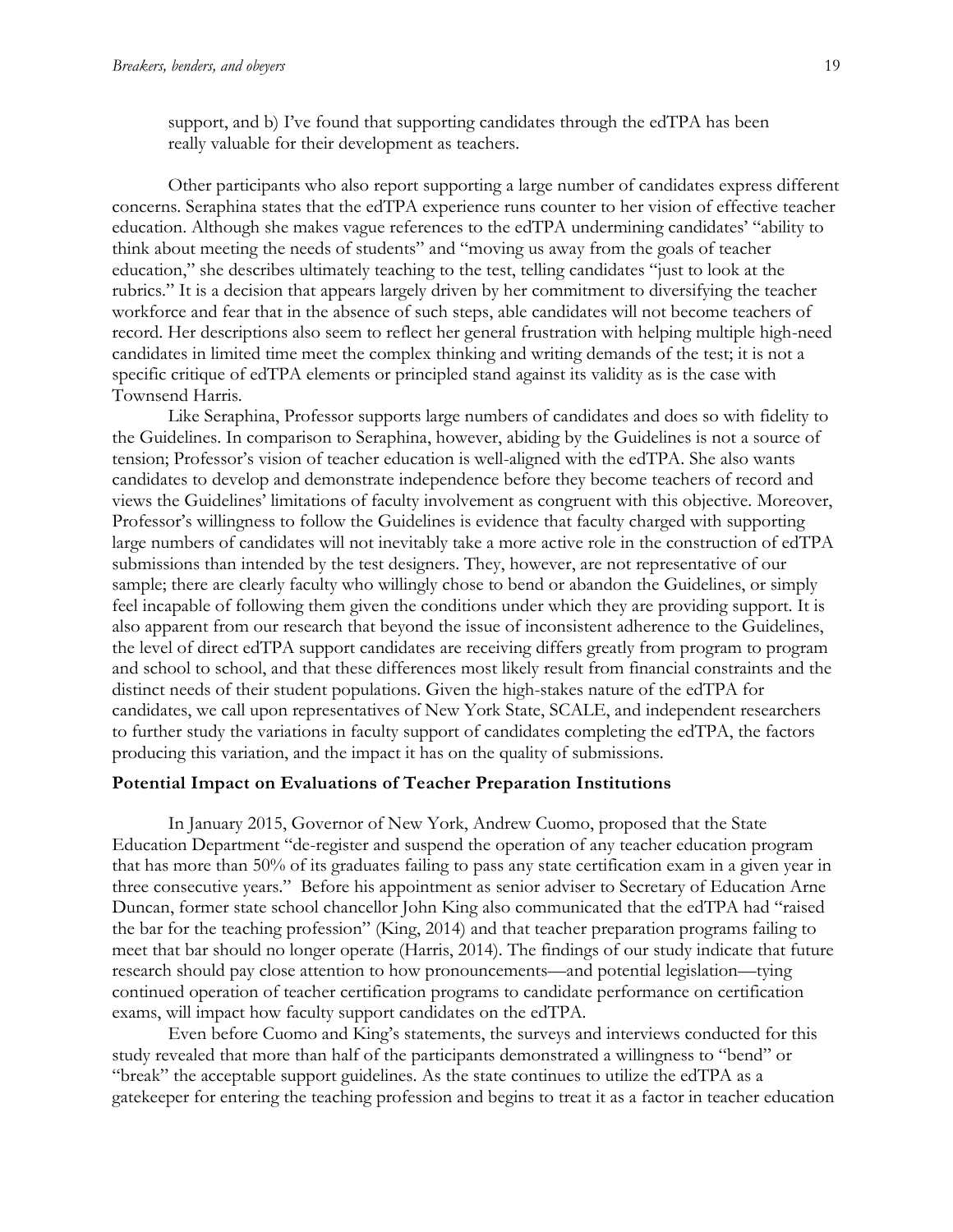program accreditation, it is conceivable that self-interest will play a larger role in how and how much faculty become involved in candidate's edTPA submissions. In the state germane to this study, the edTPA can prevent teaching candidates from entering the profession, will potentially cost teacher educators their jobs, and allows for significant levels of unmonitored faculty involvement in the testing process.

The testing conditions are similar in some ways to those that existed when recent high profile cheating scandals occurred in K-12 schools districts of Washington D.C., Baltimore, Maryland, and Atlanta, Georgia. It is notable that the schools of education in this study, like the K-12 districts associated with the cheating scandals, serve large numbers of students subject to economic hardships and cultural biases that have historically had a negative impact on academic achievement and standardized test performance. The overlapping concerns and conditions of these institutions in relation to high-stakes testing compels us to question how the breakers, benders and obeyers will think and act in their support roles as the stakes of the edTPA become even higher or more pronounced. There are significant differences in the organizational cultures, faculty make-up, and basic missions of these institutions, and the similarities between the schools of education involved in this study and the discredited K-12 districts are not nearly enough to anticipate systemic cheating by faculty in their support of edTPA candidates. Still, the findings from our investigation, the increasingly high stakes of the edTPA for teacher educators, and the low security conditions compel us to draw attention to the potential for egregious and endemic contravention of the parameters SCALE has established for acceptable involvement of non-test takers. Stated simply, the edTPA is a take home test that has significant consequences for the livelihoods of current and future professional educators. If the stakes continue to be raised, the potential for fraudulent behavior increases and confidence in the legitimacy of the edTPA as a teacher certification exam may be undermined.

#### **Potential Impact on Faculty Relations**

In a document describing "Benefits to Teacher Education Programs" SCALE asserts that the edTPA: (1) "offers rich data and feedback that can help identify strengths and weaknesses, bringing to light areas that need revision or strengthening"; (2) "provides empirical evidence of whether or not some of those components that we say are 'infused throughout the curriculum' really are, in fact, sufficiently integrated"; (3) "uses evidence-based scoring and rubrics to "clearly define each performance level, it counters any tendency to "give the benefit of the doubt" to candidates, or assume we know what they are thinking"; and (4) "promotes "uniform, high standards within and across programs," which supports "cohesiveness across programs" (edTPA Orientation for Program Leaders, Faculty, and P-12 Partners 2014).

While the scope of this study does not allow us to conclusively assess the degree to which the edTPA provided these benefits to the teacher education programs associated with our participants, our findings suggest that the edTPA impacts, in ways that can be viewed as desirable and undesirable, how teacher education faculty interact and collaborate. The program benefits articulated by SCALE suggest that the assessment designers intended for the edTPA to be a catalyst for developing shared language, values and clarity of purpose across a teacher preparation faculty. Although our surveys did not directly ask if the edTPA was serving this purpose on their respective faculties, four participants voiced appreciation for how the assessment had instigated meaningful discussions on fundamental aspects of effective teacher preparation and how to organize, instruct and coordinate courses in order to best prepare candidates for, through and beyond student teaching. Professor, for example, reported that as a response to the edTPA, faculty at his/her college "revisited our perceptions and previous assumptions, revisited our lesson foci in all courses,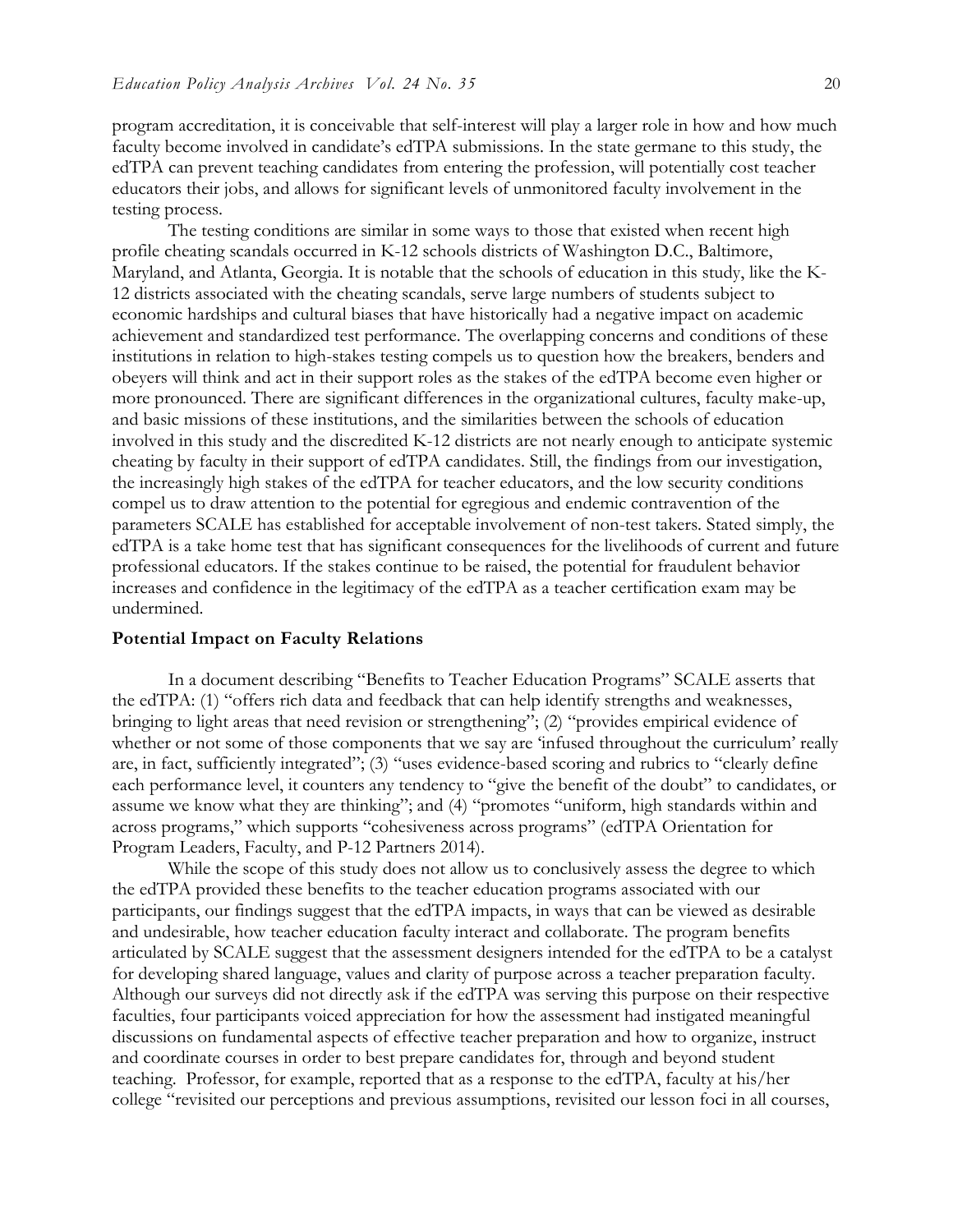made connections with other programs on our campus and with other colleagues and campuses." James wrote that while the core professors in his program have always considered how their courses "fit together," these discussions "are more serious and goal-directed now." He also reports that now faculty outside his immediate program are "brought into these conversations and planning meetings" because "we need to be certain that the breadth of courses our students take to fulfill program requirements are all working towards preparing them to take the edTPA and the other certification exams."

A number of participants revealed that the edTPA has in fact provided insight into whether teaching practices and knowledge they assumed were "infused throughout the curriculum" were adequately taught or taught at all through pre-student teaching lessons and assignments. Based on her review of edTPA lesson plans candidates submitted for feedback, for example, Hannah wrote that "many candidates did not seem to have the foundation from their other courses to do strong, sequential lesson design or to develop assessments." Many of the participants became more cognizant of gaps in candidates' knowledge of academic writing conventions such as how to embed quotes from scholarship into their commentaries.

Our study provides clear examples of the edTPA motivating individual faculty to pursue increased rigor and cohesion across their teacher preparation programs, as well as targeted program revision based on authentic evidence of candidate performance. Not all faculty, however, responded in this manner. Even when the assessment revealed clear gaps in candidates' teaching knowledge or weaknesses in teaching practice, there were participants who questioned the content validity of the assessment ("the edTPA vision of effective teaching is not my vision of what it means to be a good educator") or critiqued the test materials ("I feel the prompts are poorly written and it is difficult to figure out what exactly the questions are asking"), rather than view unsatisfactory candidate performance as motivation to raise the rigor of coursework or revise curricula to target need areas. In other words, for some faculty the edTPA did not counter the tendency to "give the benefit of the doubt" to candidates and perhaps even reinforced it.

#### **Potential Impact on the Diversification of the Teacher Workforce**

Three participants expressed concern that the edTPA and other new certification exams would unfairly prevent candidates from their institution's sizable populations of recent immigrants, non-whites, poor and working class students from entering the profession or even pursuing it. These individuals, and many of their colleagues, view increasing the number of teachers from historically underrepresented groups in the teaching force as an important part of their work as teacher educators and central to the mission of their institutions. Some, however, not only fear that the new tests will result in significant numbers of students leaving or never applying to teacher preparation programs, but also question the appropriateness of encouraging candidates with limited finances to, as TH reports, "pay the costs of taking these state certification tests that many need to take over and over again in order to pass." According to Hannah, "There has also been talk at recent faculty meetings about increasing the rigor of admissions assessments, and creating hurdles before student teaching to weed out candidates from programs or steer them into non-certification tracks." Though these proposed changes, according to Hannah, are never explicitly linked to demonstrating higher passing rates for the state, she believes that this is the intent.

As expressed in questionnaire and interview responses, the overriding commitment of faculty in our sample is in developing all candidates in their programs into well-prepared teachers of children and youth. Faculty uniformly cite this as a goal even if they hold markedly different views on the degree to which the edTPA makes it more or less achievable. As reflected in the words of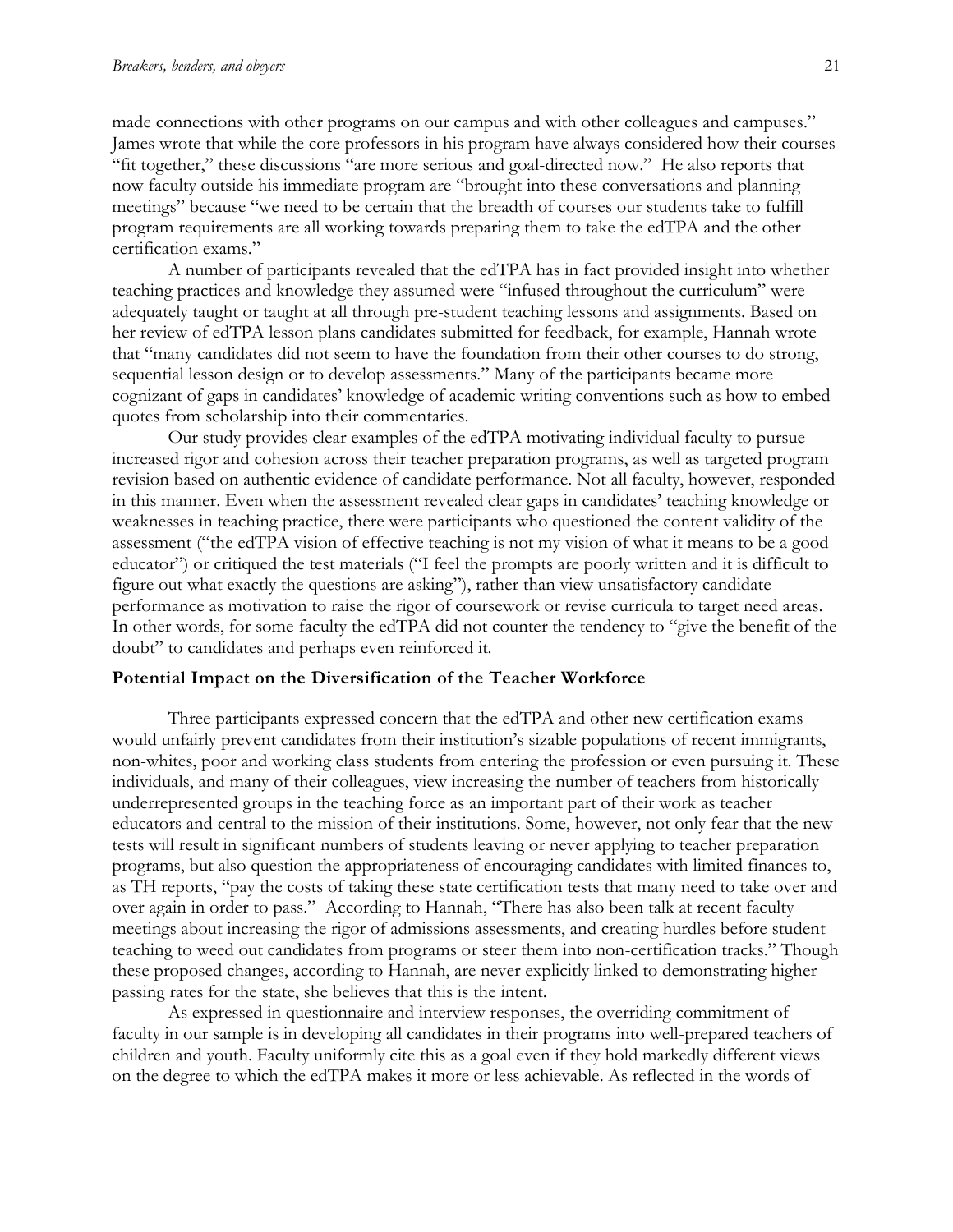James, however, our study of the lived experiences of teacher educators supporting edTPA candidates reveals the potential for shifts in faculty stances and behaviors:

Sometimes I feel like I'm getting cornered into making one of two bad choices: do no more than what the edTPA people say I can do and accept that some of my students, through no fault of their own, will never teach; do more than I'm probably supposed to do and feel both corrupt and corrupting of a test that I still pretty much believe in.

As the implications of edTPA adoption in the state become clearer to teaching candidates, faculty and teacher preparation institutions, it will be in the interest of all stakeholders to continue investigating how faculty, like James, are thinking and acting in their support roles.

## **Conclusions**

The study we have presented was undertaken to better understand the lived experiences of educators supporting candidates during the initial semesters of edTPA implementation. We conclude by reflecting on our own stances towards the edTPA, and how this investigation, as well as our experiences directly supporting candidates, has shaped our current perspectives on the assessment. Our disposition towards the edTPA during the early stages of implementation was generally positive, rooted in a mutual belief that teaching, at its essence, is a performative act. As such, we believed that a rigorous performance assessment of candidates in authentic instructional settings could be a welcome addition to the existing battery of decontextualized pencil and paper certification exams in our state. We also shared a conviction that clinical experiences need to be at the core of teacher education rather than treated as peripheral element resulting in candidates too often "learning *about* instructional methods and less about learning to enact such practices fluidly" (Grossman, Hammerness, & McDonald, 2009, p. 275). We recognized the potential for the edTPA to bring clinical components closer to the core, motivating full time faculty to engage more with candidates in the field, and teach courses that emphasize application of pedagogical knowledge through practice in authentic contexts.

Two semesters of supporting candidates in process of completing the edTPA, and studying others doing the same, have further convinced us that the edTPA can benefit candidates, faculty, and teacher preparation institutions in ways that we anticipated when we first became familiar with the assessment. Like some, but not all participants in our study, we have found that the edTPA has given us a more precise and thorough understanding of what our students know and are able to put into practice concerning planning, instruction and assessment. We have developed concrete insights about how our courses have succeeded, as well as failed, to prepare candidates for teaching in authentic classroom contexts; we feel more determined—and sense similar urgency from our participants—to augment and refine our teacher preparation practices to ensure that graduates of our programs are truly ready to become teachers of record. Finally, we have observed a heightened interest on the part of faculty to work together within and across programs to ensure that learning experiences from course to course and into student teaching are coherent and comprehensive in preparing candidates for the essentials practices in planning, instruction and assessment.

This investigation of edTPA support, however, has also raised questions for us around a significant number of issues with the design and implementation of the edTPA, ones that could undermine the value and legitimacy of the assessment if left unaddressed. We called attention to these issues in the findings and discussion sections, and offer the recommendations that follow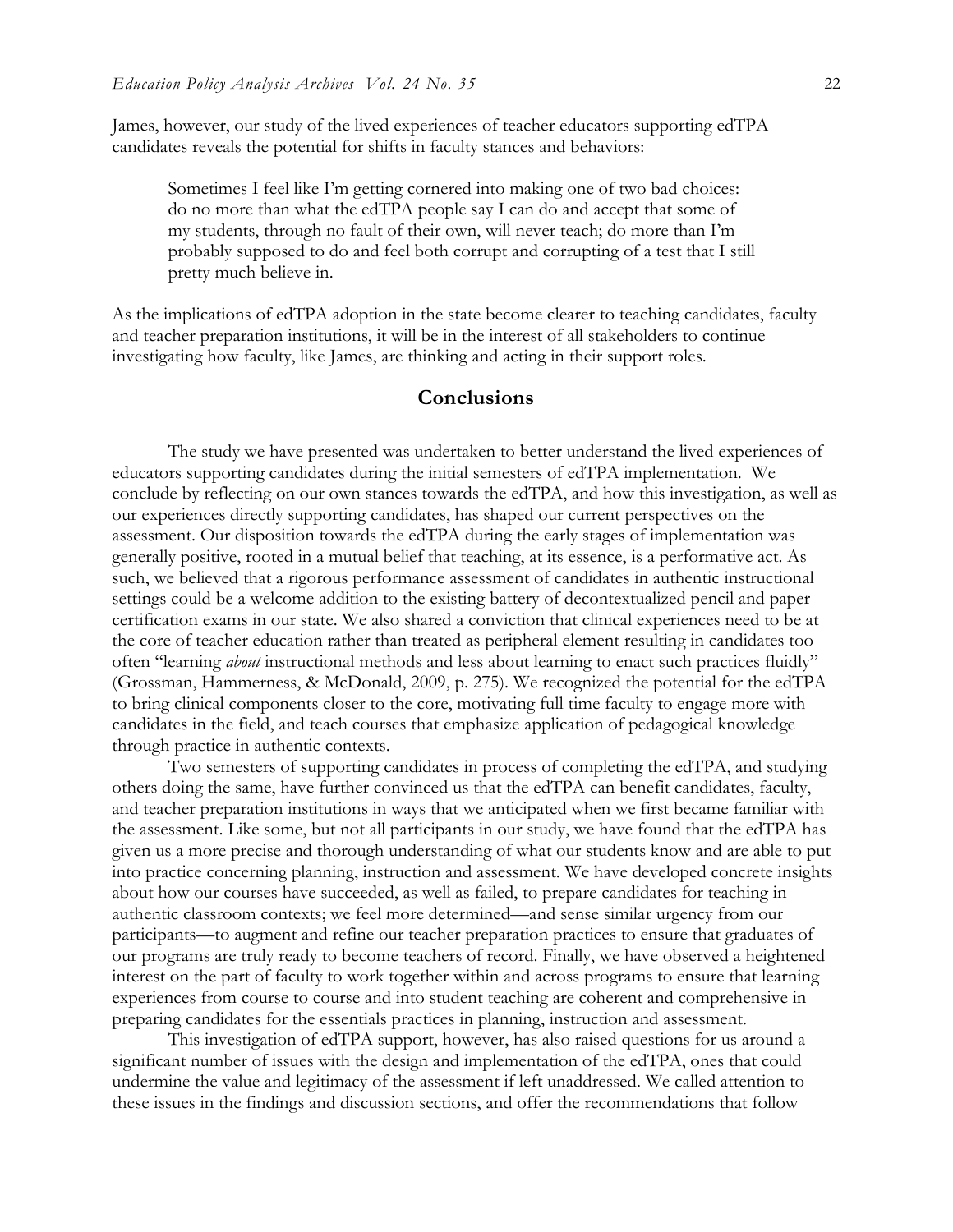because we remain hopeful that modifications can be made to the edTPA design and implementation process that would allow it to fulfill its potential.

The first recommendation that we make is for states to institute the edTPA as a certification requirement only after providing teacher education programs and linked K-12 school districts a realistic timeline and ample resources to make the programmatic, administrative, curricular, and logistical modifications demanded by the assessment. We make this recommendation in response to the near universal complaint by participants that the state's precipitous implementation of the edTPA as a certification requirement did not allow teacher education programs adequate time or notice to prepare for it. Teachers unions and other stakeholders contended that the rushed implementation placed teaching candidates "at risk for unwarranted and undeserved failure"(NYSUT Media Relations, 2014), an argument that apparently convinced the state to institute a "safety net" allowing candidates who were unsuccessful on the edTPA to be certified by passing a no longer used paper-and-pencil certification test. Our study, however, revealed other reasons for states to avoid breakneck implementation. Making hurried and multiple high-stakes reforms (three additional new or revised high-stakes certification exams were introduced at the same time as the edTPA) puts extraordinary strain on institutions; furthermore, the edTPA required a high degree of coordination with district K-12 schools that were also adapting to multiple new standardized tests driven by the Common Core and reforms to the state's school evaluation system. A theme emerged in our data indicating how this confluence of changes resulted in working conditions that the faculty members characterized as highly stressful, chaotic and overwhelming. These working conditions tested their ability to provide edTPA support with fidelity to the Guidelines established by SCALE while also fulfilling their commitment to the learning of teacher candidates and the children and youth they ultimately will teach. If the edTPA is to be a valid and reliable assessment of readiness to teach, it is in the interest of the state to create implementation conditions that enable faculty to remain clearheaded and evenhanded while carrying out these dual roles.

Another step that states can take is to postpone linking candidate certification and teacher preparation program evaluation to candidate performance on the edTPA until programs have administered the edTPA multiple times under low-stakes conditions, as has been done in many other states. This will enable teacher preparation programs to become more versed in edTPA content and procedures. Moreover, our findings illustrate the negative consequences of not allowing time for school districts, K-12 practitioners, and schools of education to address the complex coordination demands of the edTPA. Multiple administrations of the edTPA before it becomes high-stakes will enable these groups to iron out the logistical and communication issues raised by our participants.

The evidence is murky in terms of how the length of student teaching and access to quality field placements might disadvantage segments of the state's candidate population. This gap in understanding consistently raised concerns for our participants and influenced their actions around edTPA support. We therefore also recommend that states and SCALE investigate how these testing conditions might unfairly restrict entry into the profession and serve as a barrier to the diversification of the teacher workforce.

Our findings also suggest a need for SCALE, and others involved in edTPA design, to clearly articulate a position on how the edTPA addresses variations in the quality of field placements and support capacity with particular attention to teacher preparation programs serving vulnerable populations. This will alleviate some of the concerns raised by many participants around the role of challenging clinical placements in their candidates' abilities to pass the edTPA. In addition, we believe the a revision of the Guidelines for Acceptable Support is called for, making them more directive regarding level and type of faculty involvement permitted while candidates are in the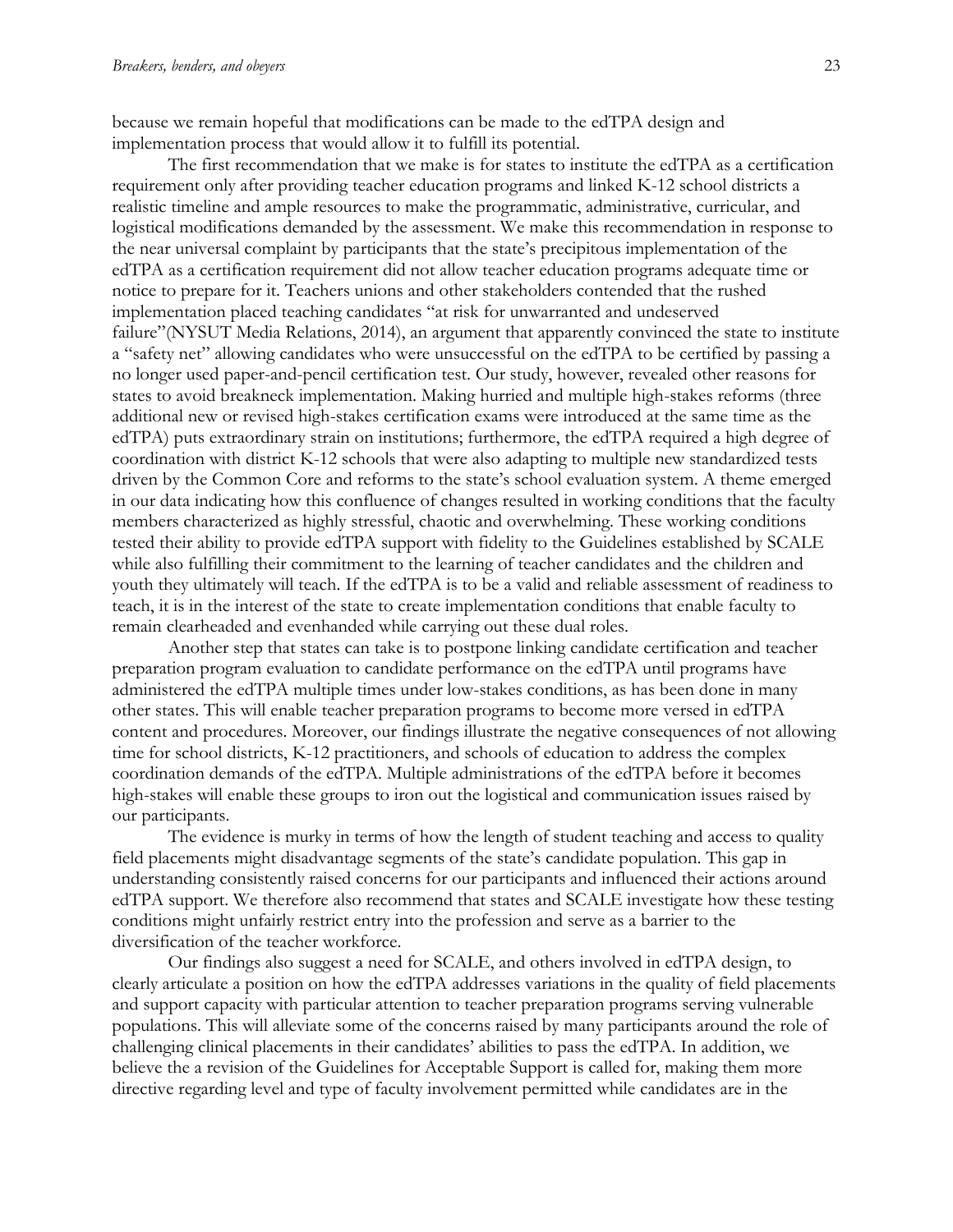process of completing the edTPA. In so doing it will reduce the need for creating additional mechanisms to increase the likelihood that individuals will adhere to the Guidelines.

There is fertile ground for additional study around the lived experiences of faculty working within this zone of enactment. Our work suggests that understandings would be furthered with replication of studies of this kind with a larger sample to examine variation and disparity in the level and kinds of edTPA supports candidates experience, including comparative samples, particularly faculty from private institutions and those supporting alternative certification candidates such as Teach for America and residency programs. Lastly, it might be beneficial to enlist other disciplines, such as organizational psychology and sociology, to further explore how faculty is "making sense" of the edTPA and operationalizing support for candidates.

## **References**

- Boyd, D., Goldhaber, D., Lankford, H., & Wyckoff, J. (2007). The effect of certification and preparation on teacher quality. *Future Child, 17*(1), 45-68. <http://dx.doi.org/10.1353/foc.2007.0000>
- Boyd, D., Grossman, P., Lankford, H., Loeb, S., & Wyckoff, J. (2009). *Who leaves? Teacher attrition and student achievement* (CALDER Institute Working Paper 23). Washington, DC: CALDER.
- Braun, H. I. (2005). *Using student progress to evaluate teachers: A primer on value-added models*. Princeton, NJ: Educational Testing Service, Policy Information Center. Retrieved from <http://www.ets.org/Media/Research/pdf/PICVAM.pdf>
- Darling-Hammond, L., & Snyder, J. (2000). Authentic assessment of teaching in context. *Teaching and Teacher Education, 16,* 523-545. [http://dx.doi.org/10.1016/s0742-](http://dx.doi.org/10.1016/s0742-051x%2800%2900015-9) 051x(00)00015-9
- edTPA (n.d.) About edTPA—Overview. Retrieved from [http://edtpa.aacte.org/about-edtpa.](http://edtpa.aacte.org/about-edtpa)
- Floden, R.E. (2012). Teacher value added as a measure of program quality. *Journal of Teacher Education, 63*(5), 356-360. <http://dx.doi.org/10.1177/0022487112454175>
- Gansle, K.A., Noell, G.H., & Burns, J.M. (2012). Do student achievement outcomes differ across teacher preparation programs? An analysis of teacher education in Louisiana. *Journal of Teacher Education, 63*(5), 304-317. <http://dx.doi.org/10.1177/0022487112439894>
- Grossman, P., Hammerness, K., McDonald, M. (2009). Redefining teacher: Re-imagining teacher education. *Teachers and teaching: Theory and practice, 15*(2), 273-290. http://dx.doi.org/10.1080/13540600902875340.
- Harris, E.A. (2014, November 19). Passing rate declines by 20% as state uses new certification exams for teachers. *New York Times.* Retrieved from [http://www.nytimes.com/2014/11/20/nyregion/teacher-certifications-decline-as-new](http://www.nytimes.com/2014/11/20/nyregion/teacher-certifications-decline-as-new-york-state-uses-tougher-exams.html)[york-state-uses-tougher-exams.html](http://www.nytimes.com/2014/11/20/nyregion/teacher-certifications-decline-as-new-york-state-uses-tougher-exams.html)
- New York State Teacher Certification Examinations (n.d.). edTPA for New York State. Retrieved from [http://www.nystce.nesinc.com/NY\\_annTPA.asp](http://www.nystce.nesinc.com/NY_annTPA.asp)
- King, J.B. (April 29, 2014). Statement from Commissioner John. B. King Jr. regarding the edTPA teacher certification exam. Retrieved from [http://www.nysed.gov/news/2015/statement-commissioner-john-b-king-jr-regarding](http://www.nysed.gov/news/2015/statement-commissioner-john-b-king-jr-regarding-edtpa-teacher-certification-exam)[edtpa-teacher-certification-exam](http://www.nysed.gov/news/2015/statement-commissioner-john-b-king-jr-regarding-edtpa-teacher-certification-exam)
- Knight, S. L., Lloyd, G. M., Arbaugh, F., Gamson, D., McDonald, S., & Nolan, J. (2014). Performance assessment of teaching: Implications for teacher education. *Journal of Teacher Education, 65*(5), 372-374.<http://dx.doi.org/10.1177/0022487114550475>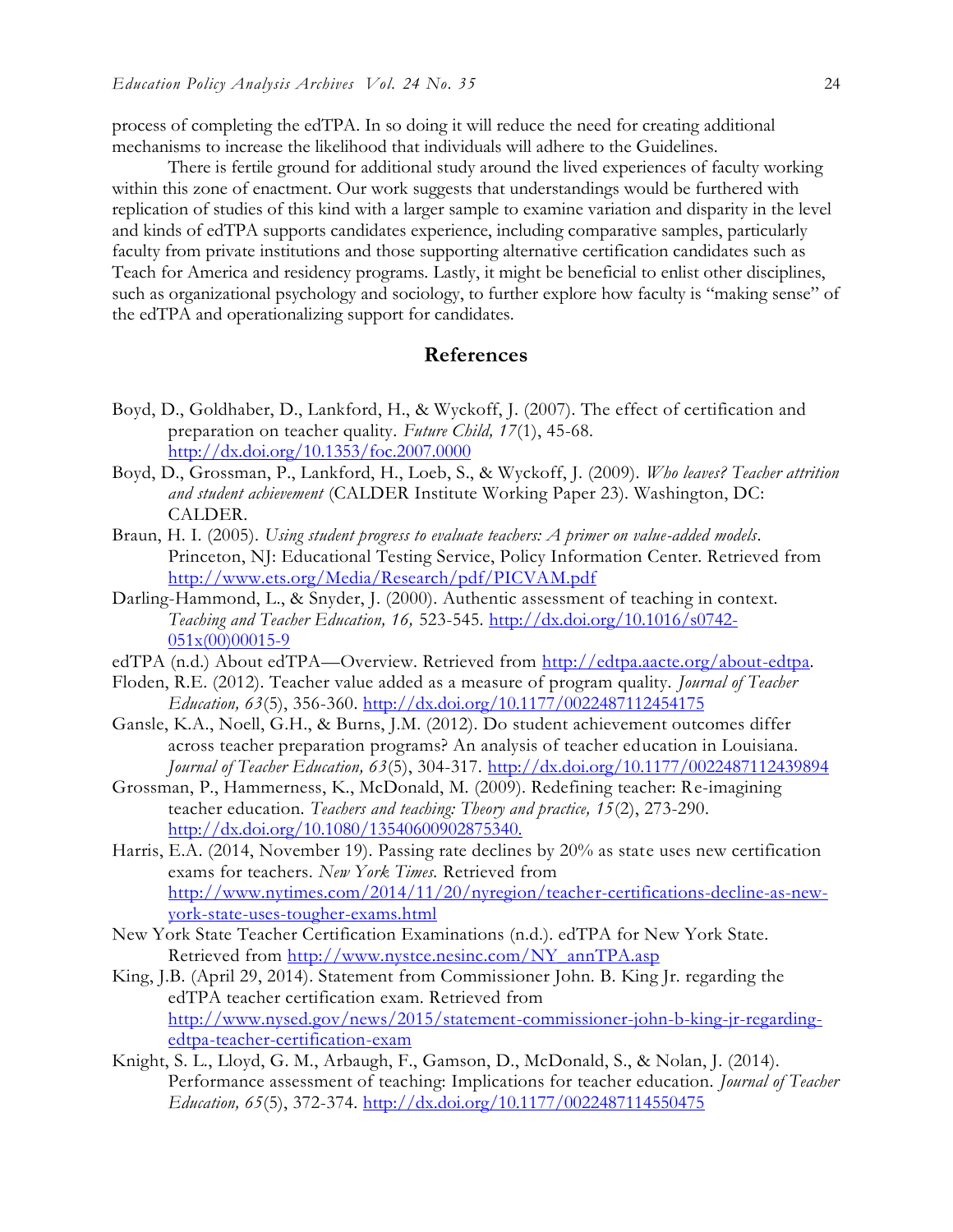- Kvale, S. (1996). *Interviews: An introduction to qualitative research interviewing*. Thousand Oaks, CA: Sage Publications.
- Lewis, W.D. & Young, T.V. (2013). The politics of accountability: Teacher Education Policy. *Educational Policy, 27*(2), 190-216. <http://dx.doi.org/10.1177/0895904812472725>
- McLaughlin, M.W. (1987). Learning from experience: Lessons from policy implementation. *Educational Evaluation and Policy Analysis, 9*(2), 171-178. <http://dx.doi.org/10.3102/01623737009002171>
- Miles, M.B., & Huberman, A.M. (1994). *Qualitative data analysis*. Newbury Park, CA: Sage Publications.
- Mitchell, K. J., Robinson, D. Z., Plake, B. S., & Knowles, K. T. (Eds.). (2001). *Testing teacher candidates: The role of licensure tests in improving teacher quality*. Washington, DC: National Academy Press.
- NYSUT Media Relations (2014, April). Agreement on edTPA provides necessary safety net. Retrieved from [http://www.nysut.org/news/2014/april/agreement-on-edtpa-provides](http://www.nysut.org/news/2014/april/agreement-on-edtpa-provides-necessary-safety-net)[necessary-safety-net.](http://www.nysut.org/news/2014/april/agreement-on-edtpa-provides-necessary-safety-net)
- Odden, A.R. (1991). *Education policy implementation.* Albany, NY: State University of New York Press.
- Palardy, G. J., & Rumberger, R. W. (2008). Teacher effectiveness in the first grade: The importance of background qualifications, attitudes, and instructional practices for student learning. *Educational Evaluation and Policy Analysis, 30*, 111-140. <http://dx.doi.org/10.3102/0162373708317680>
- Pecheone, R. L., & Chung, R. R. (2006). Evidence in teacher education: The performance assessment for California teachers. *Journal of Teacher Education, 57(1),* 22-36. <http://dx.doi.org/10.1177/0022487105284045>
- SCALE (n.d.) edTPA—Teacher performance assessment. Retrieved from <https://scale.stanford.edu/teaching/edtpa>
- Spillane, J. P. (1999). External reform initiatives and teachers' efforts to reconstruct their practice: The mediating role of teachers' zones of enactment. *Journal of Curriculum Studies, 31*(2), 143–175. <http://dx.doi.org/10.1080/002202799183205>
- Strauss, A. & Corbin, J. (1998). *Basics of qualitative research techniques and procedures for developing grounded theory.* London: Sage.
- Wasser, J. D., & Bresler, L. (1996). Working in the interpretive zone: Conceptualizing collaboration in qualitative research teams. *Educational Researcher, 25(5),* 5-15. <http://dx.doi.org/10.3102/0013189x025005005>
- Wilson, M., Hallam, P. J., Pecheone, R., and Moss, P. (2007). *Using student achievement test scores as evidence of external validity for indicators of teacher quality: Connecticut's Beginning Educator Support and Training program.* Berkeley, CA: Berkeley Evaluation and Research Center.
- Wiseman, D. L. (2012). The intersection of policy, reform, and teacher education. *Journal of Teacher Education, 63*(2), 87–91. <http://dx.doi.org/10.1177/0022487111429128>
- U.S. Department of Education (2001), Office of Elementary and Secondary Education, *No child left behind: A desktop reference.* Washington, D.C: Author.
- U.S. Department of Education (2009). *Race to the top program: Executive summary*. Washington, D.C: Author.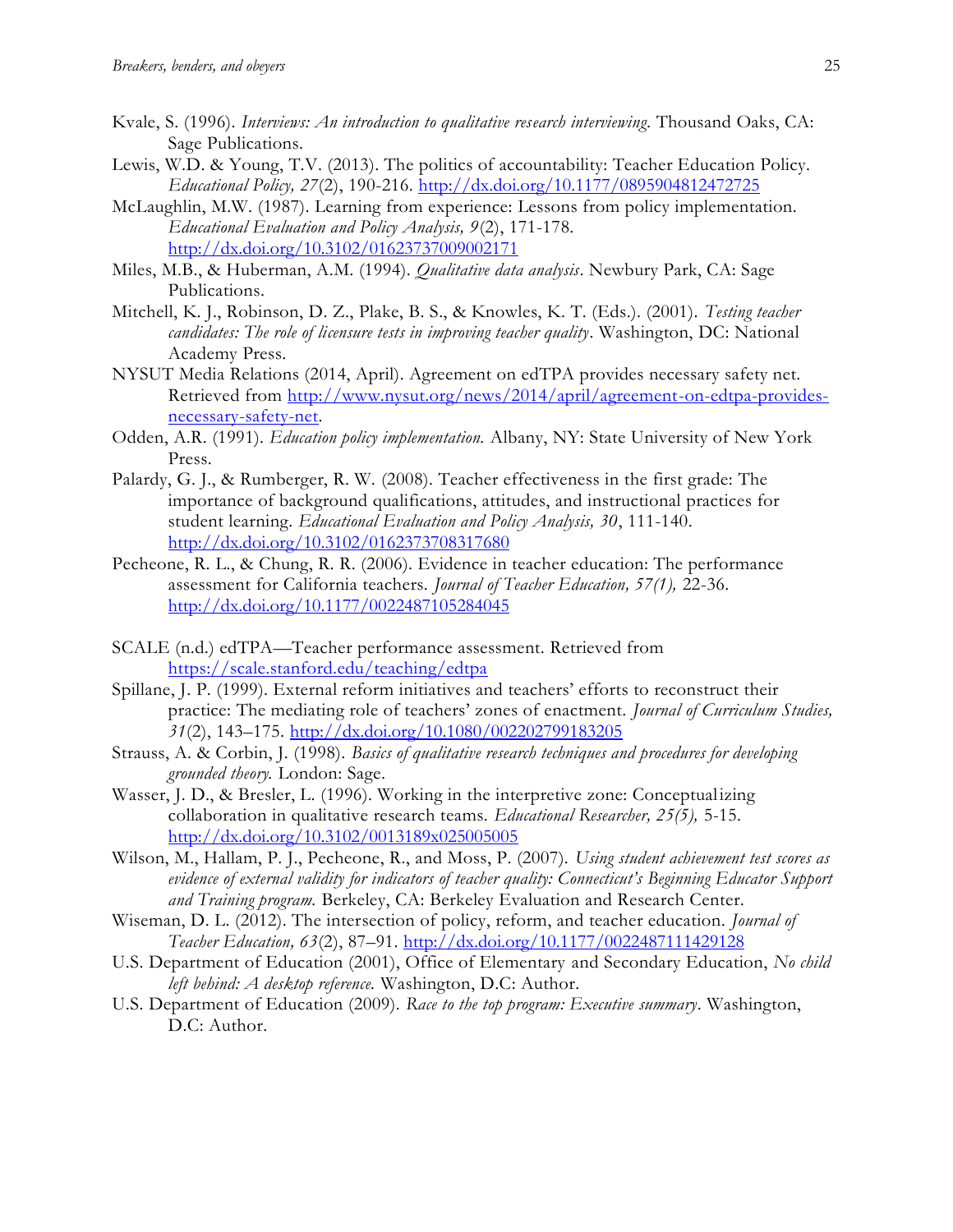### **About the Authors**

#### **Andrew R. Ratner**

City College of New York [aratner@ccny.cuny.edu](mailto:aratner@ccny.cuny.edu)

Andrew Ratner is an Assistant Professor of Secondary Education and director of the English Education program at The City College of New York in New York City. His interests include critical perspectives on literacy education and issues in urban teaching.

#### **Joni S. Kolman**

City College of New York [jkolman@ccny.cuny.edu](mailto:jkolman@ccny.cuny.edu)

Joni Kolman is an Assistant Professor of Teacher Education at The City College of New York (CUNY). Her research is situated at the intersection of urban teacher education, K-12 classroom practice, and education policy. Dr. Kolman's teaching focuses on learning in clinical experiences, inclusive education, and elementary teaching.

## education policy analysis archives

Volume 24 Number 35 March 21, 2016 ISSN 1068-2341

#### $(c)$

Readers are free to copy, display, and distribute this article, as long as the work is attributed to the author(s) and **Education Policy Analysis Archives,** it is distributed for non-commercial purposes only, and no alteration or transformation is made in the work. More details of this Creative Commons license are available at http://creativecommons.org/licenses/by-nc-sa/3.0/. All other uses must be approved by the author(s) or **EPAA**. **EPAA** is published by the Mary Lou Fulton Institute and Graduate School of Education at Arizona State University Articles are indexed in CIRC (Clasificación Integrada de Revistas Científicas, Spain), DIALNET (Spain), [Directory of](http://www.doaj.org/)  [Open Access Journals,](http://www.doaj.org/) EBSCO Education Research Complete, ERIC, Education Full Text (H.W. Wilson), QUALIS A2 (Brazil), SCImago Journal Rank; SCOPUS, SOCOLAR (China). Please send errata notes to Gustavo E. Fischman  $f_{ischman}(\partial_{lasu.edu})$ 

**Join EPAA's Facebook community** at<https://www.facebook.com/EPAAAAPE> and **Twitter feed** @epaa\_aape.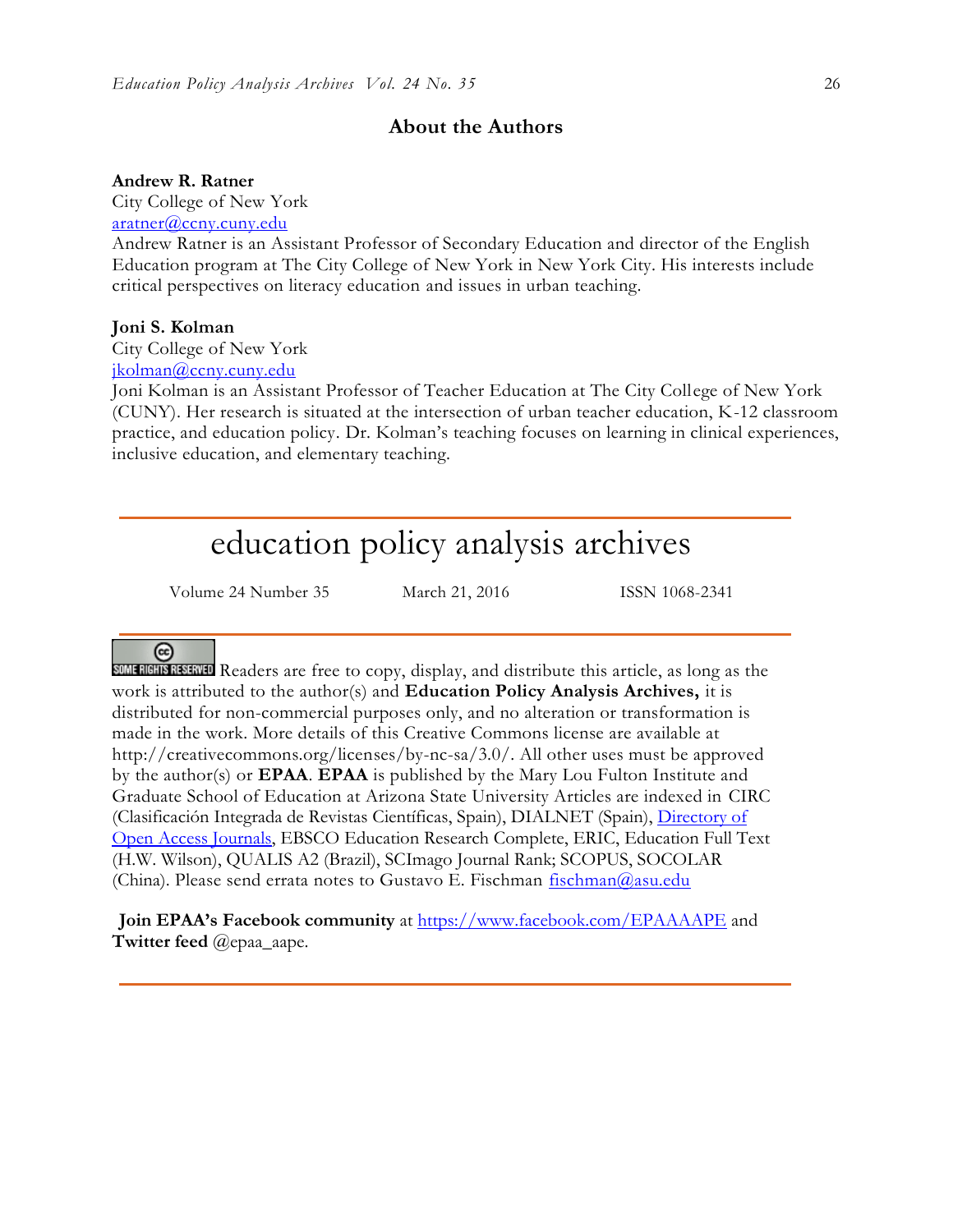## education policy analysis archives editorial board

Lead Editor: **Audrey Amrein-Beardsley** (Arizona State University) Executive Editor: **Gustavo E. Fischman** (Arizona State University) Associate Editors: **Sherman Dorn**, **David R. Garcia**, **Oscar Jimenez-Castellanos**, **Eugene Judson**, **Jeanne M. Powers** (Arizona State University)

**Cristina Alfaro** San Diego State University

**Gary Anderson** New York University

**Michael W. Apple** University of Wisconsin, Madison **Jeff Bale** OISE, University of Toronto, Canada

**David C. Berliner** Arizona State University

**Casey Cobb** University of Connecticut

**Arnold Danzig** San Jose State University

**Linda Darling-Hammond**  Stanford University

**Elizabeth H. DeBray** University of Georgia

**Chad d'Entremont** Rennie Center for Education Research & Policy

**John Diamond** University of Wisconsin, Madison

**Matthew Di Carlo** Albert Shanker Institute

**Michael J. Dumas** University of California, Berkeley

**Kathy Escamilla** University of Colorado, Boulder

**Melissa Lynn Freeman** Adams State College

**Rachael Gabriel** University of Connecticut

**Amy Garrett Dikkers** University of North Carolina, Wilmington

**Gene V Glass** Arizona State University

**Ronald Glass** University of California, Santa Cruz

**Jacob P. K. Gross** University of Louisville

**Julian Vasquez Heilig** California State University, Sacramento **Aaron Bevanot** SUNY Albany **Kimberly Kappler Hewitt** University of North Carolina Greensboro

**Aimee Howley** Ohio University **Noah Sobe** Loyola University

**Henry Braun** Boston College **Steve Klees** University of Maryland **Nelly P. Stromquist** University

**Jaekyung Lee S**UNY Buffalo

**Jessica Nina Lester** Indiana University

**Amanda E. Lewis** University of Illinois, Chicago

**Chad R. Lochmiller** Indiana University

**Christopher Lubienski** University of Illinois, Urbana-Champaign

**Sarah Lubienski** University of Illinois, Urbana-Champaign

**William J. Mathis** University of Colorado, Boulder

**Michele S. Moses** University of Colorado, Boulder

**Julianne Moss** Deakin University, Australia

**Sharon Nichols** University of Texas, San Antonio

**Eric Parsons** University of Missouri-Columbia

**Susan L. Robertson** Bristol University, UK

**Gloria M. Rodriguez** University of California, Davis **R. Anthony Rolle** University of Houston

**A. G. Rud** Washington State University

**Eric M. Haas** WestEd **Patricia Sánchez** University of University of Texas, San Antonio **Janelle Scott** University of California, Berkeley **Jack Schneider** College of the Holy Cross

of Maryland

**Benjamin Superfine** University of Illinois, Chicago

**Maria Teresa Tatto**  Michigan State University

**Adai Tefera** Virginia Commonwealth University

**Tina Trujillo** University of California, Berkeley

**Federico R. Waitoller** University of Illinois, Chicago

**Larisa Warhol** University of Connecticut

**John Weathers** University of Colorado, Colorado Springs

**Kevin Welner** University of Colorado, Boulder

**Terrence G. Wiley** Center for Applied Linguistics

**John Willinsky**  Stanford University

**Jennifer R. Wolgemuth**  University of South Florida

**Kyo Yamashiro** Claremont Graduate University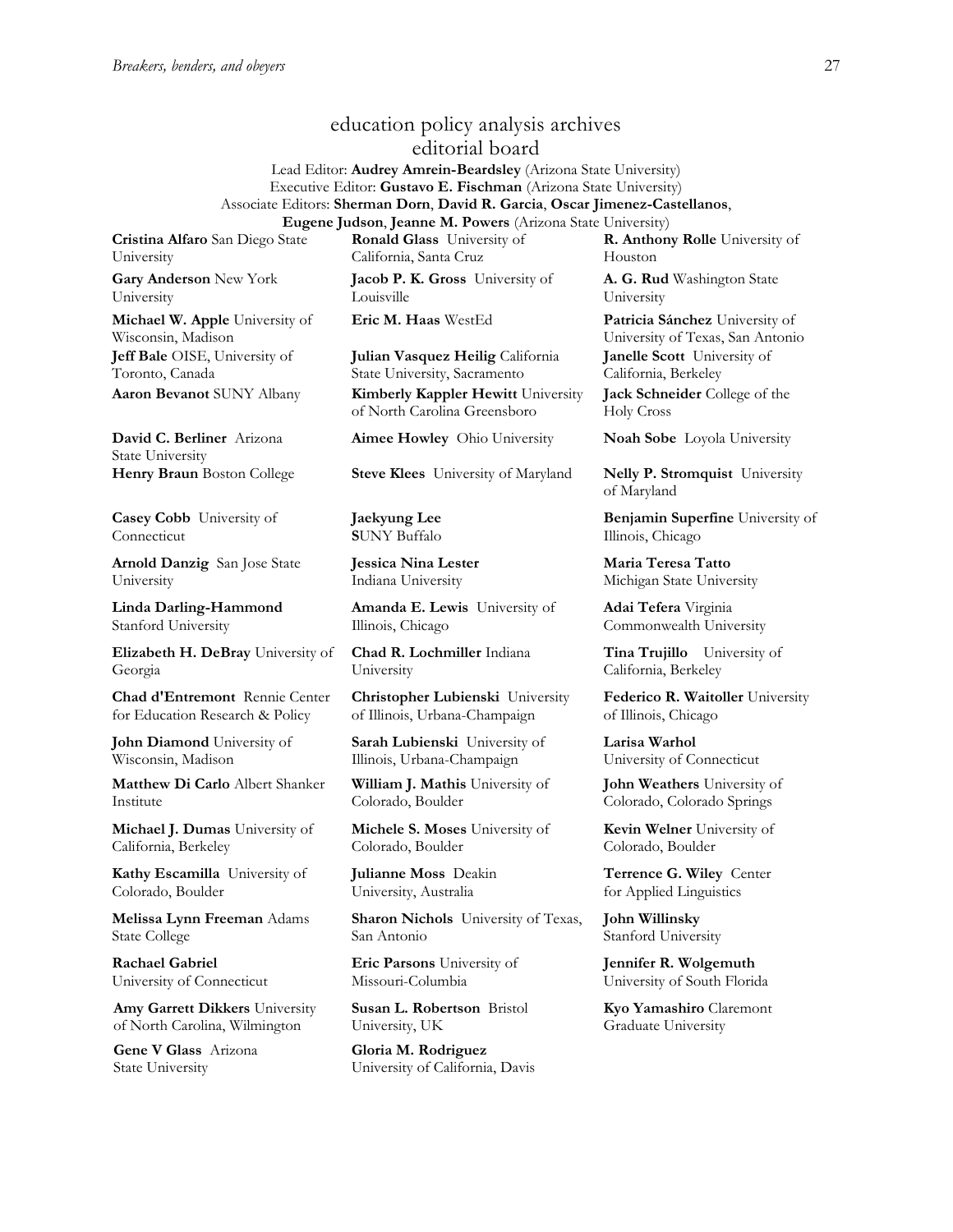## archivos analíticos de políticas educativas consejo editorial

Editor Ejecutivo: **Gustavo E. Fischman** (Arizona State University) Editores Asociados: **Armando Alcántara Santuario** (Universidad Nacional Autónoma de México), **Jason Beech**, (Universidad de San Andrés), **Antonio Luzon**, Universidad de Granada

**Claudio Almonacid** Universidad Metropolitana de Ciencias de la Educación, Chile **Miguel Ángel Arias Ortega**  Universidad Autónoma de la Ciudad de México **Xavier Besalú Costa**  Universitat de Girona, España

**[Xavier Bonal](javascript:openRTWindow() Sarro** Universidad Autónoma de Barcelona, España

**[Antonio Bolívar](javascript:openRTWindow() Boitia** Universidad de Granada, España

**[José Joaquín Brunner](javascript:openRTWindow()** Universidad Diego Portales, Chile

**[Damián Canales Sánchez](javascript:openRTWindow()** Instituto Nacional para la Evaluación de la Educación, México

**Gabriela de la Cruz Flores** Universidad Nacional Autónoma de México

**[Marco Antonio Delgado Fuentes](javascript:openRTWindow()** Universidad Iberoamericana, México **[Inés Dussel](javascript:openRTWindow()**, DIE-CINVESTAV, México

**[Pedro Flores Crespo](javascript:openRTWindow()** Universidad Iberoamericana, México

**Ana María García de Fanelli**  Centro de Estudios de Estado y Sociedad (CEDES) CONICET, Argentina

**Juan Carlos González Faraco**  Universidad de Huelva, España

**María Clemente Linuesa**  Universidad de Salamanca, España

**Jaume Martínez Bonafé** Universitat de València, España

**Alejandro Márquez Jiménez**  Instituto de Investigaciones sobre la Universidad y la Educación, UNAM, México

**María Guadalupe Olivier Tellez**, Universidad Pedagógica Nacional, México **[Miguel Pereyra](javascript:openRTWindow()** Universidad de Granada, España

**[Mónica Pini](javascript:openRTWindow()** Universidad Nacional de San Martín, Argentina

**Omar Orlando Pulido Chaves** Instituto para la Investigación Educativa y el Desarrollo Pedagógico (IDEP) **[José Luis Ramírez](javascript:openRTWindow() Romero** Universidad Autónoma de Sonora, México **[Paula Razquin](javascript:openRTWindow()** Universidad de San Andrés, Argentina

**José Ignacio Rivas Flores** Universidad de Málaga, España **[Miriam Rodríguez Vargas](javascript:openRTWindow()** Universidad Autónoma de Tamaulipas, México **José Gregorio Rodríguez**  Universidad Nacional de Colombia, Colombia **[Mario Rueda Beltrán](javascript:openRTWindow()** Instituto de Investigaciones sobre la Universidad y la Educación, UNAM, México **José Luis San Fabián Maroto**  Universidad de Oviedo, España

**[Jurjo Torres Santomé](javascript:openRTWindow()**, Universidad de la Coruña, España

**[Yengny Marisol Silva Laya](javascript:openRTWindow()** Universidad Iberoamericana, México

**Juan Carlos Tedesco** Universidad Nacional de San Martín, Argentina

**Ernesto Treviño Ronzón** Universidad Veracruzana, México

#### **[Ernesto Treviño](javascript:openRTWindow() Villarreal**

Universidad Diego Portales Santiago, Chile **[Antoni Verger Planells](javascript:openRTWindow()** Universidad Autónoma de Barcelona, España **[Catalina Wainerman](javascript:openRTWindow()** Universidad de San Andrés, Argentina **Juan Carlos Yáñez Velazco** Universidad de Colima, México